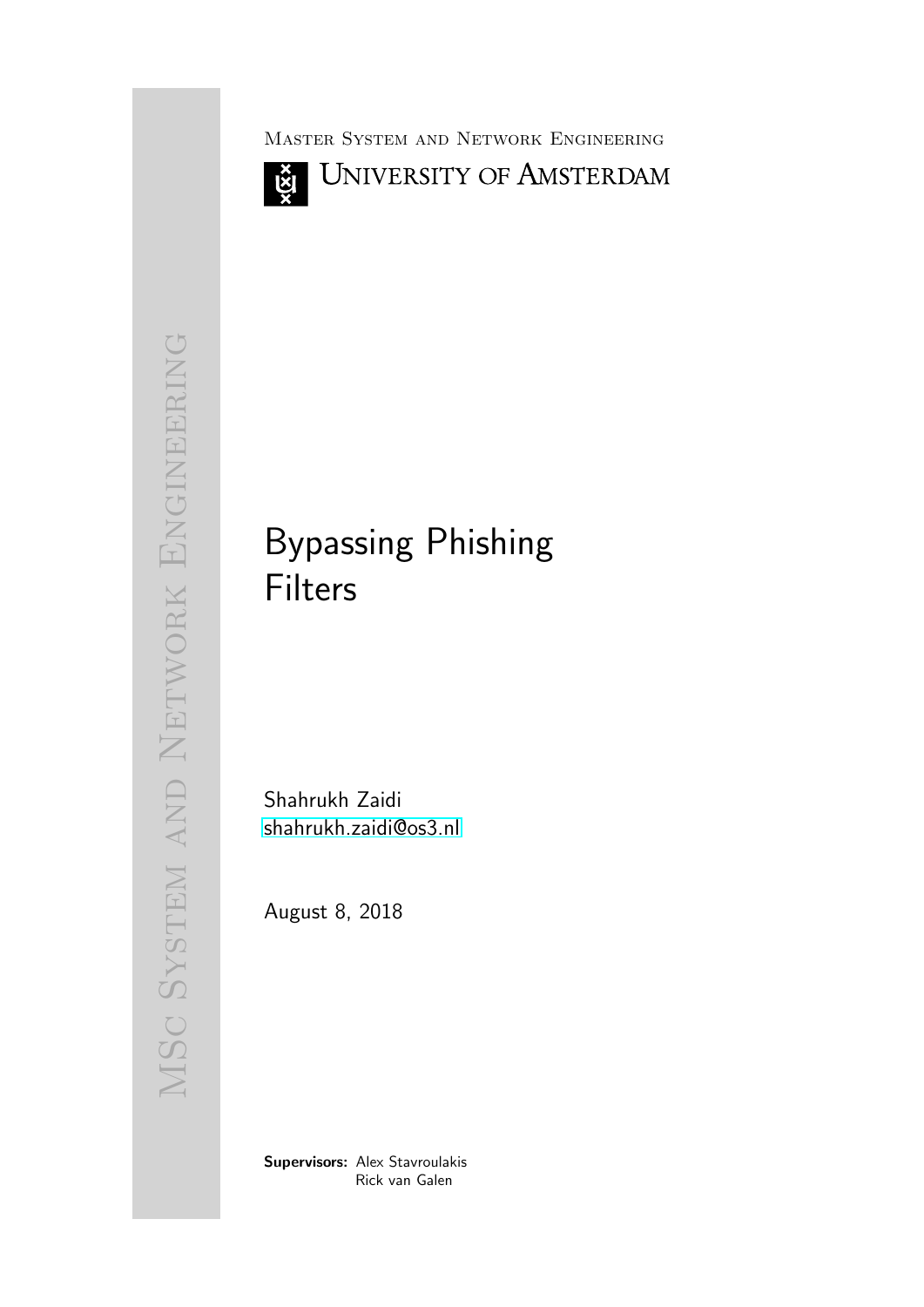### Abstract

In recent years the threat of phishing attacks over email has seen a dramatic increase. Organisations and end users rely on spam filters for protection against these kind of attacks. The present study is designed to analyse the effectiveness of these filters in protecting end users against phishing emails and determine whether content obfuscation methods exist that may allow bypassing detection. In order to assess which aspects of a phishing email make these messages detectable, a set of phishing emails is analysed using two open source spam filters. The analysis reveals that the presence of certain suspicious words and URLs may block phishing emails from being delivered to the user's inbox. In order to bypass detection, two obfuscation methods have proven to be effective. In many cases the obfuscation of phishing-related words using Unicode transliteration and the replacement of suspicious URLs using URL shortening services appears to be sufficient in order to fool a spam filter. The analysis of these obfuscation methods on a number of popular email service providers shows that no defensive measures against these types of attacks appear to be in place.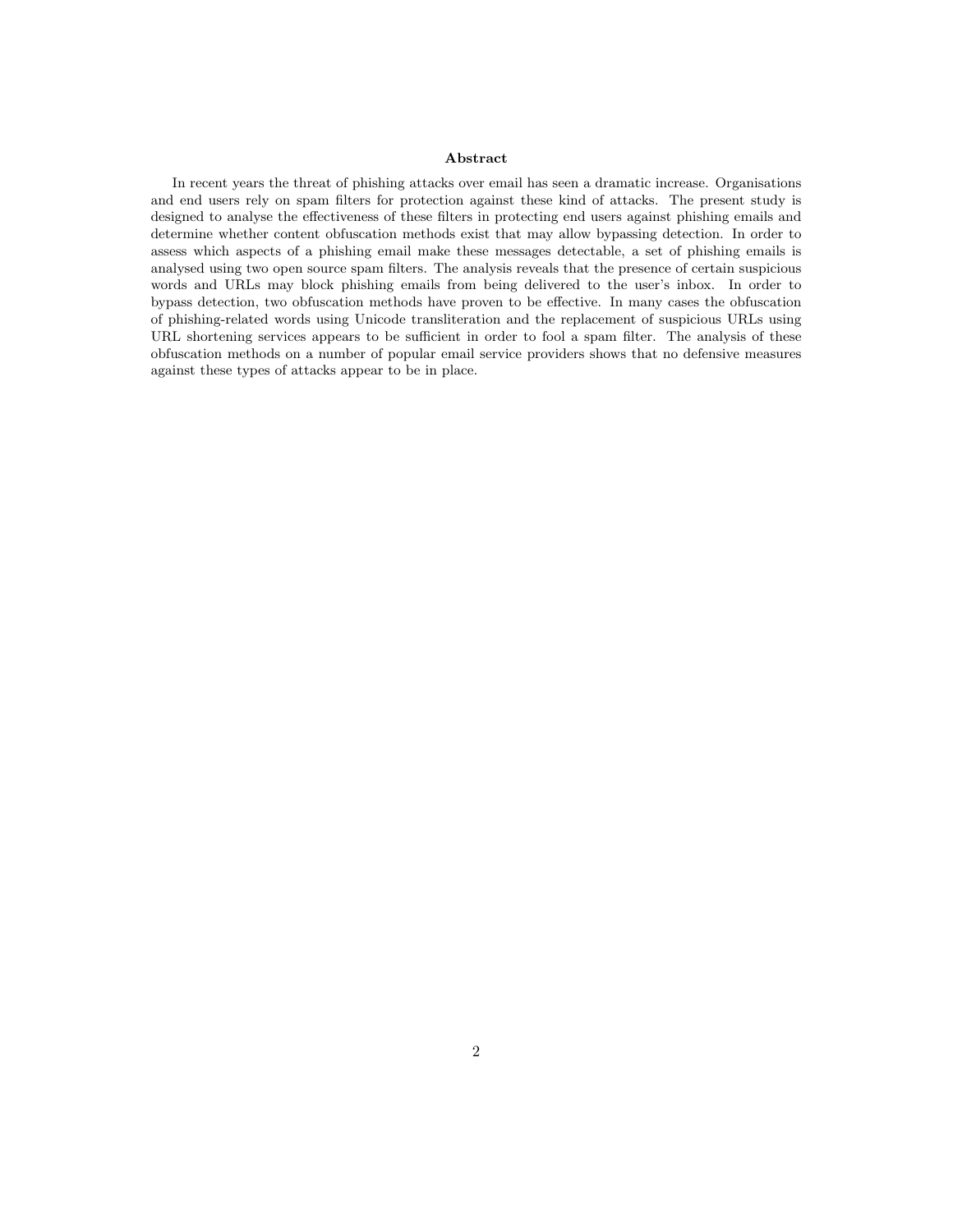# Contents

| $\mathbf{1}$ | Introduction                                                              | 4                                                |
|--------------|---------------------------------------------------------------------------|--------------------------------------------------|
| $\mathbf{2}$ | Theoretical framework<br>$2.1\,$<br>2.2                                   | 5<br>5<br>6                                      |
| 3            | Related work                                                              | 7                                                |
| 4            | Methodology                                                               | 8                                                |
| 5            | Results<br>5.1<br>5.2<br>5.3<br>5.3.1<br>5.3.2<br>5.3.3<br>5.3.4<br>5.3.5 | 9<br>9<br>10<br>12<br>12<br>13<br>15<br>15<br>16 |
| 6            | <b>Discussion</b>                                                         | 17                                               |
| 7            | Conclusion<br>7.1                                                         | 18<br>18                                         |
|              | A Description of test emails                                              | 21                                               |
|              | <b>B</b> List of common phishing words                                    | 23                                               |
|              | C Obfuscation script                                                      | 24                                               |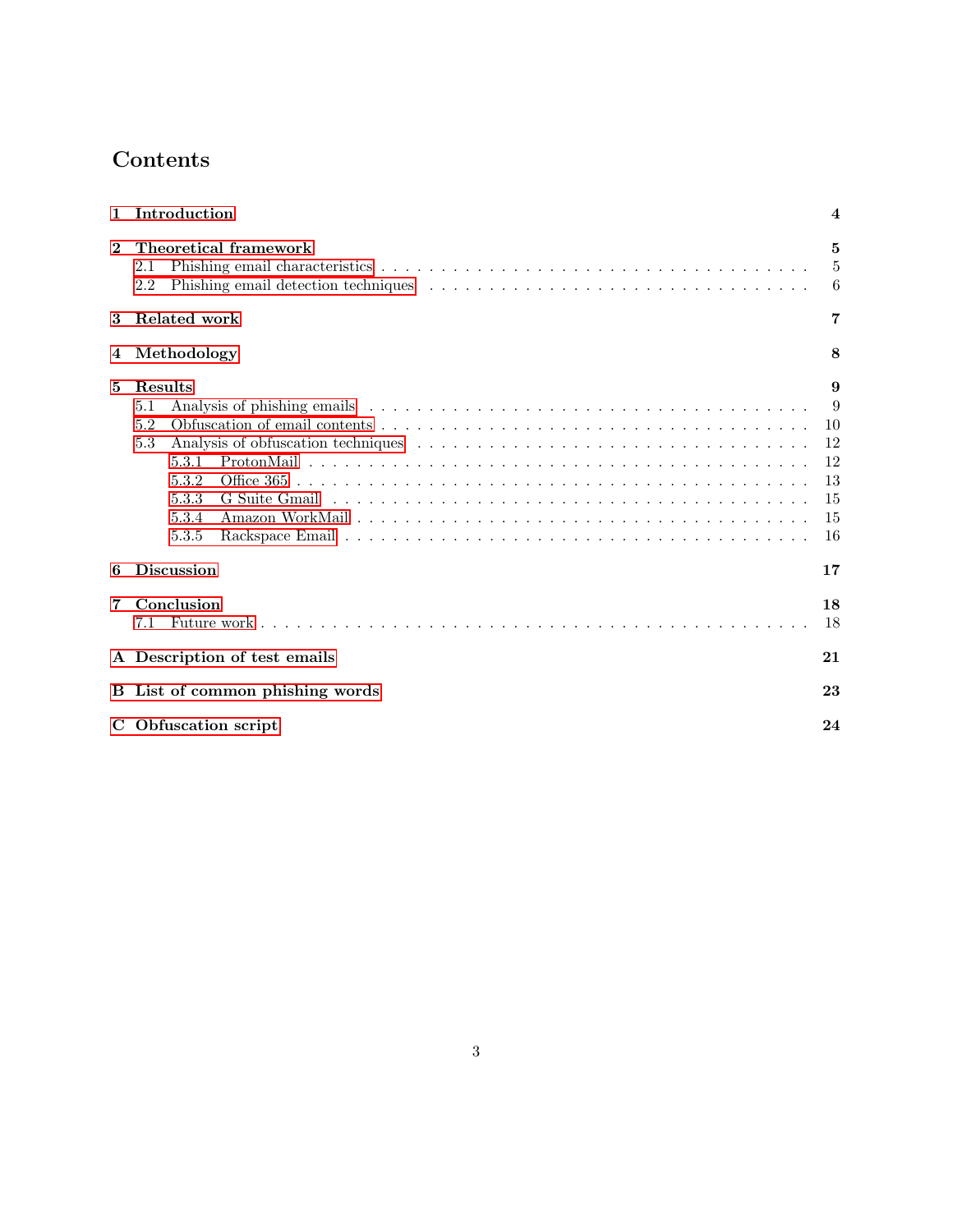### <span id="page-3-0"></span>1 Introduction

Over the past decades, email has become one of the major means of communication. Because of the prominent role email has taken in the present society, email security has become a key aspect of the modern Internet. 'Phishing emails' are a common type of email threat. Phishing emails are a special type of spam message that use fraudulent social engineering techniques to elicit sensitive information from unsuspected users[\[1\]](#page-18-0). While the main aim of a spam email is to contact a user and inform him about a certain product, a phishing email is specifically designed to appear unsuspicious and to come from a reputable source[\[5\]](#page-18-1). As phishing attacks exploit human weaknesses, mitigation of this type of attack is difficult[\[17\]](#page-19-0). To minimise the chance that a user becomes victim of a phishing attack, anti-spam tools include phishing detection solutions to prevent a malicious email from reaching the user's inbox.

The main aim of this study is to determine how effective these solutions are in protecting the end user against phishing attacks by analysing how easily certain aspects of a phishing email can be tweaked in order to fool these filters. The main research question of this study is defined as follows:

### Which aspects of a phishing email can be modified in order to bypass common phishing filters?

In this study we will limit ourselves to strictly the content-specific aspects that characterise phishing emails. To answer the main research question, a number of sub-questions are defined:

- What are common characteristics of phishing emails?
- What detection techniques are commonly utilised by phishing filters?
- What methods can be deployed to bypass these detection techniques?

<span id="page-3-1"></span>The remainder of this study is structured as follows: Section [2](#page-3-1) presents a brief overview of the theoretical background concerning phishing emails. A number of common features that characterise phishing emails are described and phishing email detection techniques are discussed. Section [3](#page-5-1) discusses various obfuscation techniques that may be used to obscure the contents of an email. Section [4](#page-6-0) describes the methods and experiments that are used to answer our research question. A detailed overview of the experiments and results is given in Section [5](#page-7-0) and the findings are discussed in Section [6.](#page-15-0) Finally, we conclude the research in Section [7](#page-16-0) and suggest some possible directions for future work.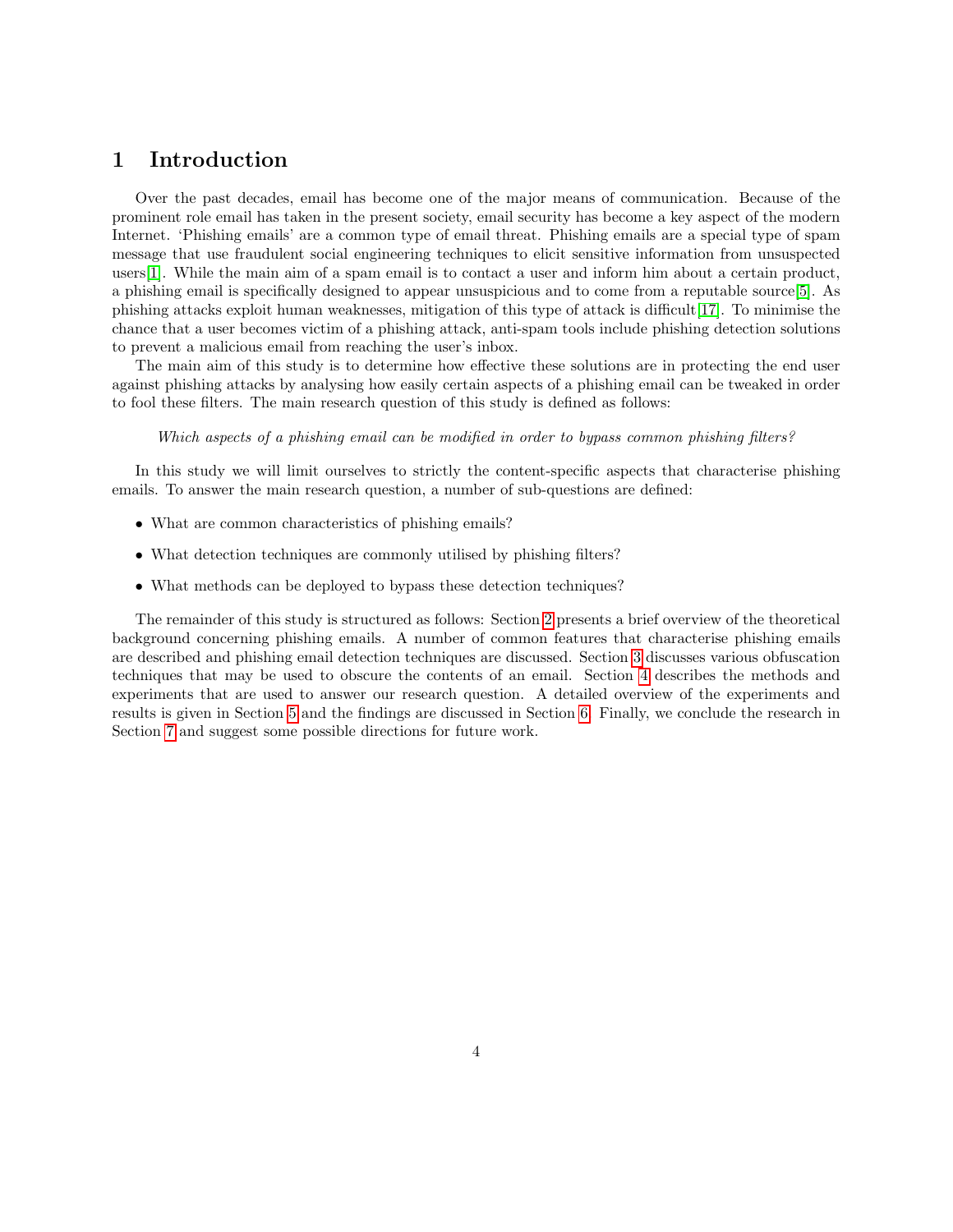### 2 Theoretical framework

### <span id="page-4-0"></span>2.1 Phishing email characteristics

As phishing emails are likely to have the same ulterior goal, namely tricking users into disclosing confidential information, most phishing emails have similar characteristics in terms of language, layout, and structure of the email[\[8\]](#page-18-2). For example, phishing emails are likely to contain specific phrases asking users to visit a certain URL and to enter personal information. The basic characteristics of a phishing email can be broadly divided into four groups of features[\[27\]](#page-19-1): structural features, link features, element features, and word-list features. Structural features reflect the body part structure of an email. Link features reflect various properties of links contained in an email. Element features reflect the kind of web technologies that are used. Finally, the word-list features consist of a list of words that hint at the possibility of a phishing email.

Fette *et al.*[\[10\]](#page-18-3) have defined a number of features that commonly characterise phishing emails. A few of these features are as follows:

- IP-based URLs: As phishing attacks may be hosted off of compromised PCs, these machines are not likely to have DNS entries. The simplest way to refer to them is by IP address.
- 'Fresh' linked-to domain names: To better hide suspicious links, phishers use name-based attacks, in which a phisher will register a similar or otherwise legitimate-sounding domain name. As these malicious domains are reported and blacklisted frequently, these domain names are usually used for a limited time frame. Therefore, often the domains used in phishing URLs will be relatively newly registered.
- Nonmatching URLs: Phishers often exploit HTML emails. Using HTML tags attackers are able to hide malicious links in non-harmful looking elements. An example of such a link could look as follows: <a href="badsite.com"> paypal.com </a>.
- 'Here' linking to non-modal domain: To keep the phishing email look authentic, phishers will often include a large number of legitimate links. These might be links to the privacy policy and user agreement of the imitated domain. The domain that is most frequently linked to is called the "modal domain". In phishing emails, often the most predominantly displayed link (often containing a text like "Click here to ...") will link to a domain other than the modal domain.
- Large number of dots in URLs: Phishers make use of subdomains to make a link look legitimate. These subdomains make the link have an inordinately large number of dots in the URL.

Almomani et al.[\[2\]](#page-18-4) and Basnet et al.[\[4\]](#page-18-5) have added a number of characteristics to this list. First of all, phishing emails are likely to have a disparity between the domain names in the body of the email and the sender's domain, i.e. the domain name referred to by the "From" field in the SMTP envelope. Secondly, phishing emails contain a number of frequently repeated keywords that urge the user to take some action. These keywords can be split into six different groups:

- 1. Update, Confirm
- 2. User, Customer, Client
- 3. Suspend, Restrict, Hold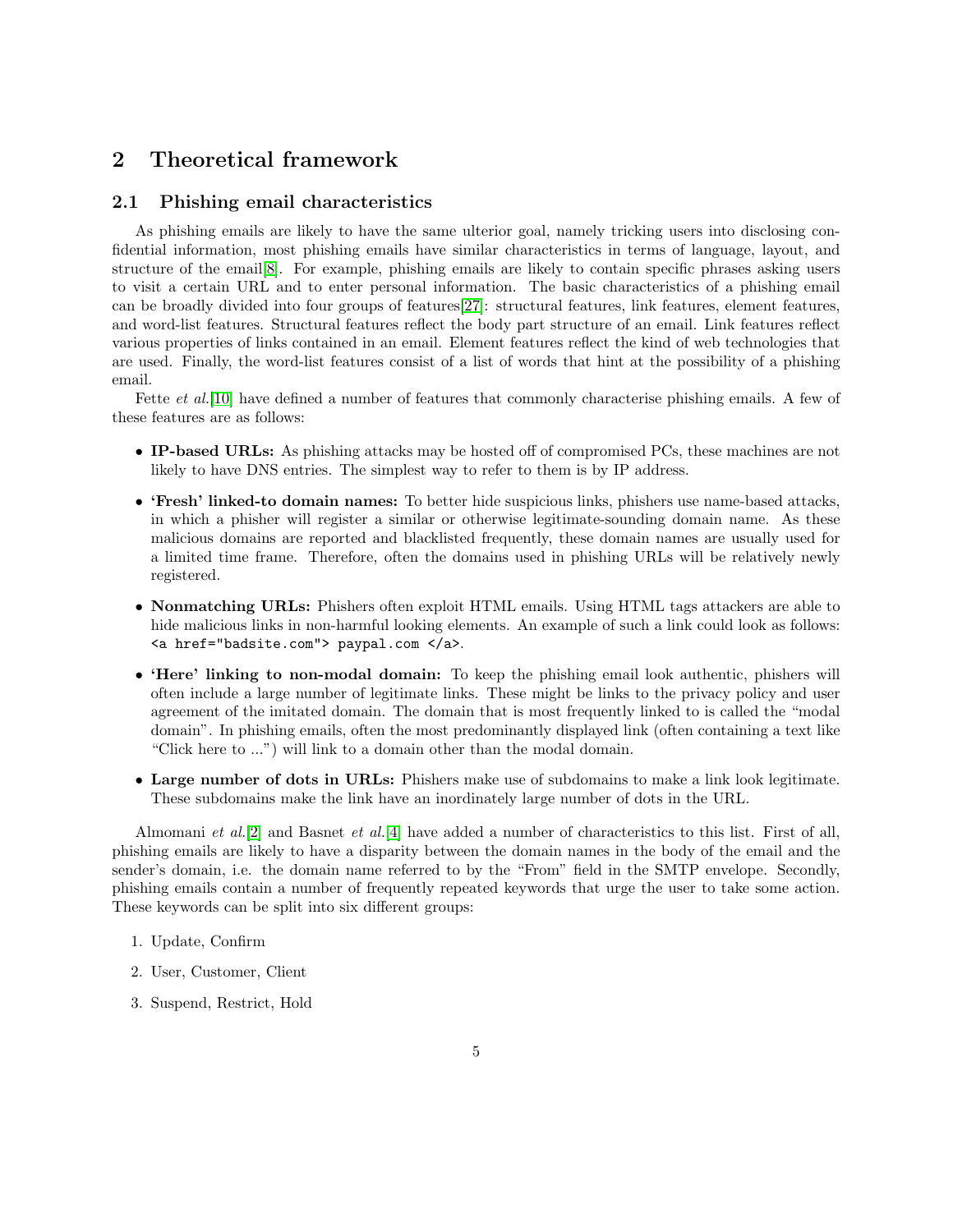- 4. Verify, Account
- 5. Login, Username, Password
- 6. Social Security Number (SSN), Social Security

### <span id="page-5-0"></span>2.2 Phishing email detection techniques

At present most of the methods applied by email filters are designed to combat spam emails in general, as opposed to phishing emails specifically. However, the identification of phishing emails is different from spam classification[\[5\]](#page-18-1). As explained in Section [1,](#page-3-0) a spam email is used to advertise a certain product, while phishing emails are designed to imitate a certain domain. As a phishing email differs significantly in its properties and characteristics from a spam email, different features and techniques have to be employed in order to detect phishing emails.

Hajgude and Ragha[\[15\]](#page-18-6) have subdivided common phishing detection techniques into three main groups: blacklisting, whitelisting, and heuristics. When making use of blacklists, a spam filter matches a URL against a list of known phishing websites and DNS addresses of servers that have been reported to send spam in the past. The effectiveness of blacklists depends on the time it takes for a phishing URL to be included. Because there is usually some time before a website is reported and added to the blacklist, the effectiveness of blacklisting is limited.

In contrast to blacklisting techniques, white list approaches compare external links in incoming emails against a list of 'good' URLs[\[6\]](#page-18-7). However, as maintaining a list of trustworthy sources can be a timeconsuming and labour-intensive task, this approach may not be the most efficient either.

Heuristic or content-based filtering approaches concentrate on detecting phishing attacks by evaluating the contents of an email and trying to identify the presence of various tricks for producing a plausible phishing attack[\[6\]](#page-18-7). This evaluation may comprise the detection of typical formulations urging the user to enter confidential information, the identification of spoofed sender addresses and URLs, the detection of invisible content inserted to fool filters, and the analysis of images included in the email.

Many modern phishing detection schemes apply machine learning techniques in order to classify spam. A commonly used filtering framework is the Bayesian classification. Bayesian spam filters attempt to calculate the probability that a message is spam based on previous feature frequencies in spam and legitimate email[\[32\]](#page-19-2). Particular words have certain probabilities of occurring in spam mail versus in legitimate mail[\[19\]](#page-19-3). The Bayesian filter can be trained to adjust the probability that a word appears in of these mails based on input from the user. By continually training the filter with spam and non-spam emails, the filter can become robust and highly accurate.

<span id="page-5-1"></span>Typically a spam filter will combine evidence from many features and assign a 'score' to each feature that may be an indicator of phishing. If the total score exceeds a predefined threshold, the email is classified as phishing.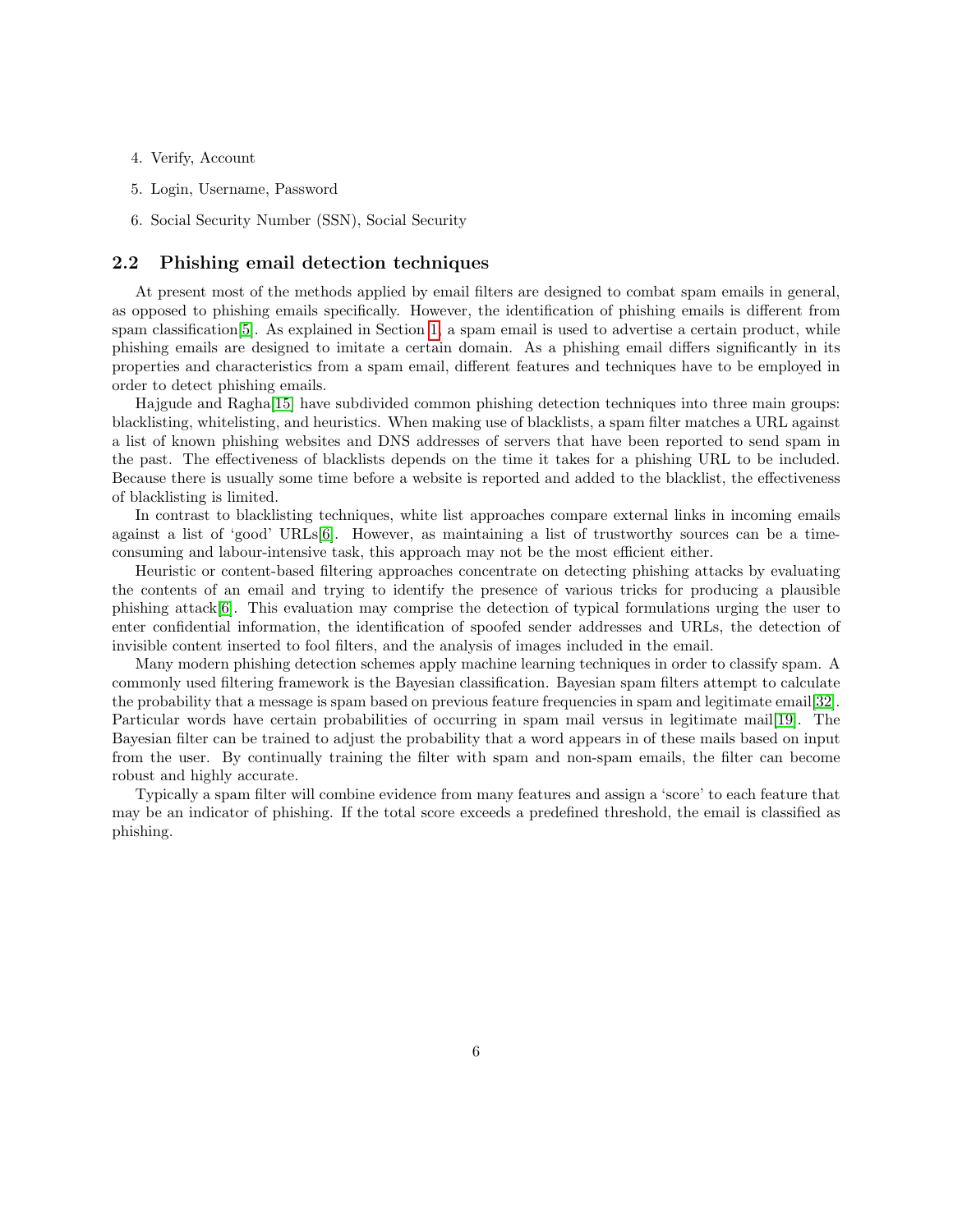### 3 Related work

Spam fighting has often been described as an arms race characterised by an increase in the sophistication adopted by both spammers and spam filters[\[14\]](#page-18-8). As spam filters become more efficient in identifying a suspicious email, spammers are forced to find new ways to ensure delivery of their message. As modernday spam filters are able to analyse the contents of a message to detect suspicious elements, simply not being listed on a blacklist does not ensure that a spammer's email will reach the victim's inbox. To bypass content-based spam filters, obfuscation of email contents has become an important tool for spammers.

Wittel and Wu<sup>[\[32\]](#page-19-2)</sup> have grouped the evasion techniques that spammers use into a number of categories. Tokenization is used to work against the feature selection of a message by splitting or modifying key message features. Obfuscation is applied to obscure the contents of a message from the filter using encoding or misdirection. Statistical evasion approaches are used to attack statistical spam filters, for example the previously discussed Bayesian filter (see Section [2.2\)](#page-5-0). Weak statistical evasion techniques attempt to skew the statistics of the message in such a way that the filter has trouble telling whether a message is spam or not. The technique is considered weak when purely randomised data insertion is used to evade detection. A strong statistical attack, however, applies a more focused approach. For example by taking advantage of feedback methods to determine which spam messages have reached the user's mailbox.

Lininger and Vines[\[18\]](#page-19-4) have described a number of approaches to evade content-based filters. The first method uses HTML tricks to break up words in such a way that the final text appears identical to the user, but different to the filter. A common way to achieve this is by inserting fake HTML tags in the middle of a word. If a tag is opened and then closed without any content, nothing will happen to the text. For example, acc $\langle i \rangle$  i  $\gamma$  and account will appear exactly the same to the user, but might not to the filter. A similar technique uses spaces to split words in order to avoid triggering the detection of a specific keyword. As this might look suspicious to the user, HTML properties can be utilised to make the space indiscernible (e.g. acc<font size="0"> </font>ount). Another technique that is described aims to hide the message from a filter entirely by sending the email as an image. The message can be a single image or consist of several smaller images stitched together.

One method to obfuscate message contents is by applying encoding tricks. An example of this method is Unicode transliteration[\[19\]](#page-19-3). Unicode was designed to represent almost all standard characters in the world. However, this large number of characters brings a new type of problem. As Unicode contains a large number of similar characters, it may be hard to visually differentiate between characters that are technically different. For example, the cyrillic 'a'  $(U+0430)$  may replace the latin 'a'  $(U+0061)$  and the cyrillic 'i'  $(U+0456)$  may replace the latin 'i' (U+0069) to get a technically different, yet visually identical word. Unicode obfuscation can be a valuable tool for spammers as it allows to create identical clones of blacklisted keywords in order to bypass a filter. Fu et al.[\[11\]](#page-18-9) have introduced the UC-Simlist, a list containing similarly looking Unicode characters along with a similarity value between 0.8 and 1, with 1 being visually identical.

Sørensen and Larsen[\[28\]](#page-19-5) have described two more obfuscation methods: scrambling and misspelling. The scrambling technique distorts words in such a way that the first and last character of a word are left unchanged, but the position of characters in between are modified randomly. The misspelling technique intentionally misspells certain keywords in order for these words not to be recognised by spam filters.

<span id="page-6-0"></span>As described in Section [2.1,](#page-4-0) many characteristics of phishing emails are URL-related. Therefore, URL obfuscation can be an important tool for spammers to avoid detection. One method that phishers have embraced in order to hide malicious URLs, is the use of URL shortening services[\[23\]](#page-19-6). URL shorteners are used to obfuscate long URLs by replacing them with short redirected links. Many phishing filters depend on URL blacklists. Even though these may be effective to some extent, the use of URL shortening services may allow the phishers to evade these blacklists and thereby avoid detection[\[9\]](#page-18-10).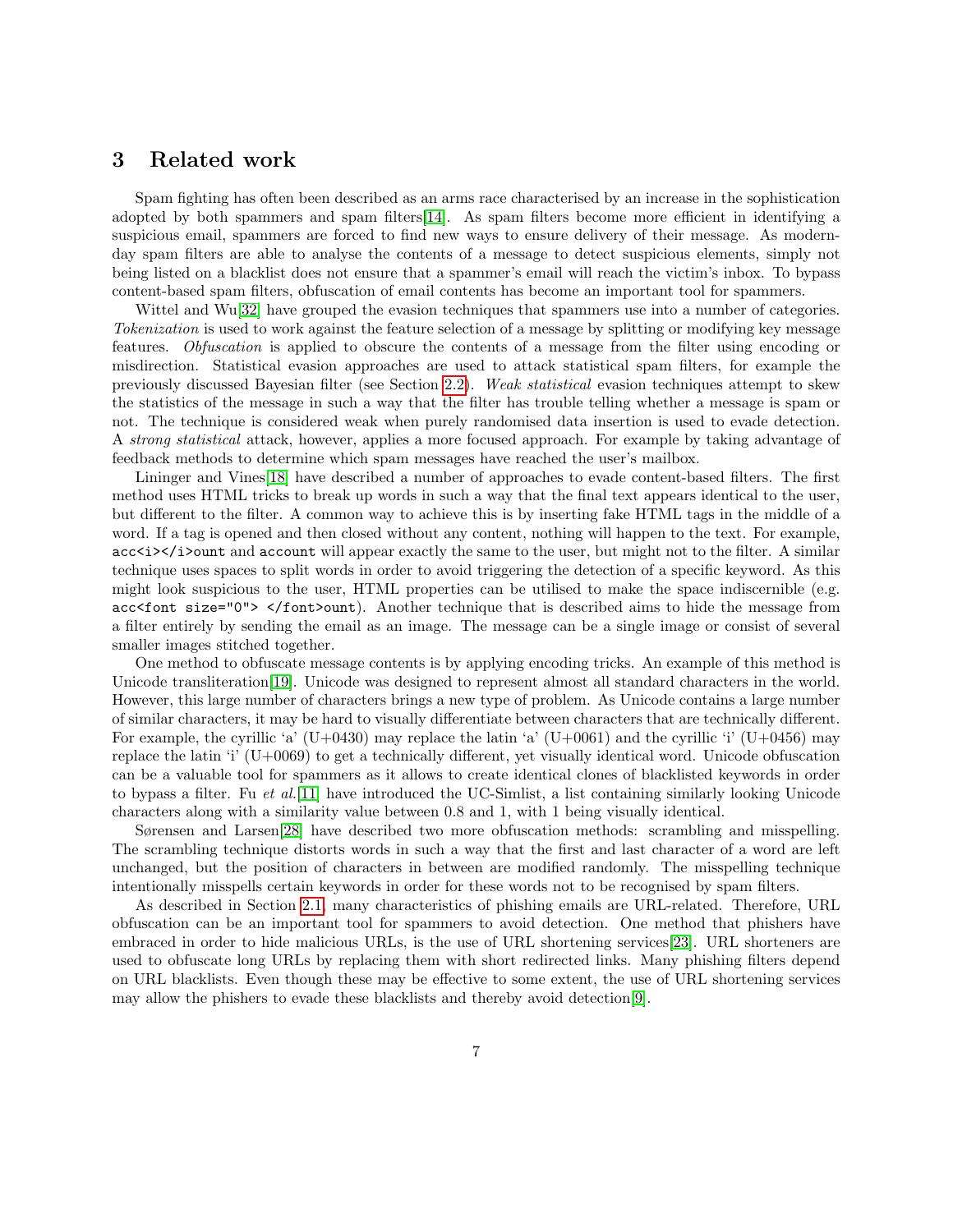### 4 Methodology

In order to more accurately assess how spam filters classify phishing emails, we need to test which elements of a phishing email are caught by these filters as being suspicious. As many enterprise email service providers make use of proprietary software, analysing phishing emails using these services may be challenging. For this reason we will limit ourselves to open source solutions for this preliminary analysis. In particular, we will focus on two widely used open source spam filters: SpamAssassin[\[29\]](#page-19-7) and Rspamd[\[31\]](#page-19-8).

In order to assess which elements of a phishing email are recognised by a spam filter as being suspicious, a data set containing more than 300 phishing emails will be used. This data set is obtained from Nazario's PhishingCorpus[\[22\]](#page-19-9). The data set contains the emails in mbox format. A Python script is written that iterates over the messages in the mailbox and feeds each email to both SpamAssassin and Rspamd to determine which rules are triggered when the email contents are analysed by the respective filters. The resulting spam reports are saved and can then be analysed in order to find the most frequently triggered rules.

Once the frequently triggered rules are determined, we assess which of the techniques described in Section [3](#page-5-1) may be used to obfuscate the email contents in such a way that this trigger is prevented. To analyse the effectiveness of these techniques on popular email providers, we will apply the obfuscation methods to a subset of the test data and determine whether this application avoids detection by the spam filters of these mail providers. The mail service providers that we use for this analysis are the following:

- ProtonMail[\[24\]](#page-19-10)
- Office 365[\[20\]](#page-19-11)
- G Suite Gmail[\[13\]](#page-18-11)
- Amazon WorkMail[\[3\]](#page-18-12)
- <span id="page-7-0"></span>• RackSpace Email[\[25\]](#page-19-12)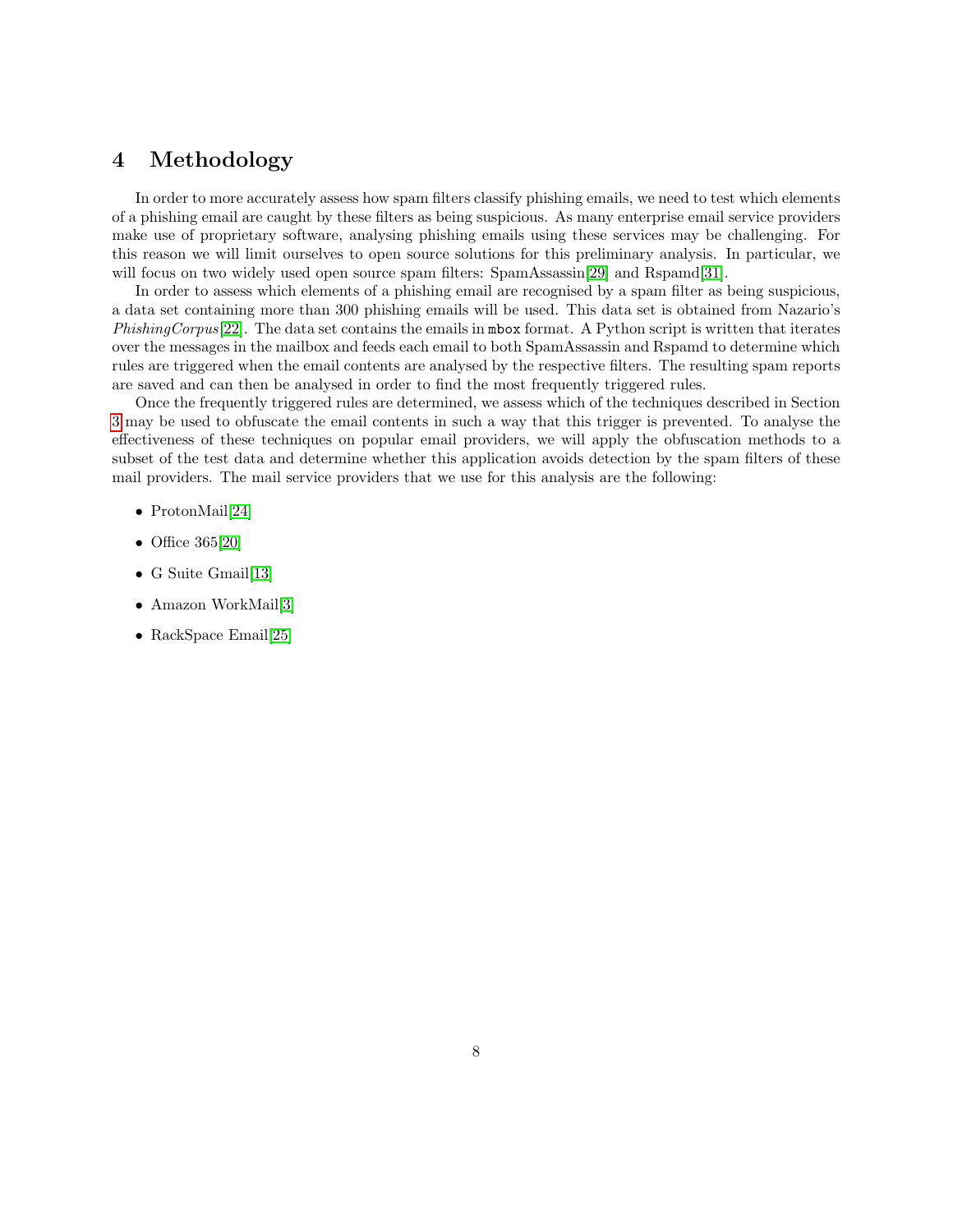## 5 Results

### <span id="page-8-0"></span>5.1 Analysis of phishing emails

As described in Section [4,](#page-6-0) we have used a test data set containing more than 300 phishing emails as input to the SpamAssassin and Rspamd spam filters. The spam reports are then inspected in order to determine which rules are most frequently triggered when a phishing email is analysed. Table [1](#page-8-1) and Table [2](#page-8-2) below give an overview of these rules. Note that both filters are used with the default settings with no additional plugins. Therefore the rules listed in these tables are included in the default installations.

| Table 1. Spallit toodoolii. Itequelluf urggered rules |  |  |  |
|-------------------------------------------------------|--|--|--|
| Description                                           |  |  |  |
| Messages that have only HTML part                     |  |  |  |
| Delivered to internal network by host with no         |  |  |  |
| reverse DNS lookup                                    |  |  |  |
| The body matches phrases such as 'accounts'           |  |  |  |
| Freemail in Reply-To, but not From                    |  |  |  |
| All capital letters in subject                        |  |  |  |
| From and EnvelopeFrom different                       |  |  |  |
| Body matches phrases such as 'access', 'suspended',   |  |  |  |
| 'verify', 'restore'                                   |  |  |  |
| WordPress login/admin URI, possible phishing          |  |  |  |
|                                                       |  |  |  |

<span id="page-8-1"></span>Table 1: SpamAssassin: frequently triggered rules

| rable 2. Repaind. Hequently triggered rules |                                           |  |  |
|---------------------------------------------|-------------------------------------------|--|--|
| Rule                                        | Description                               |  |  |
| MIME_HTML_ONLY                              | Messages that have only HTML part         |  |  |
| FROM_NEQ_ENVFROM                            | From address is different to the envelope |  |  |
| HAS_ATTACHMENT                              | Contains attachment                       |  |  |
| <b>HAS_WP_URI</b>                           | Contains WordPress URIs                   |  |  |
| FREEMAIL REPLYTO                            | Freemail in Reply-To, but not From        |  |  |
| <b>PHISHING</b>                             | Non matching URLs in HTML text and href   |  |  |
| <b>RSPAMD_URIBL</b>                         | URL in URIBL.com blacklist                |  |  |
| HFILTER_FROMHOST_NORES_A_OR_MX              | FROM host no resolve to A or MX           |  |  |

<span id="page-8-2"></span>Table 2: Rspamd: frequently triggered rules

The frequently triggered rules by SpamAssassin and Rspamd can be split into three different groups. The first group contains those rules which can be relatively easily prevented from being triggered. Examples of these rules are MIME HTML ONLY, SUBJ ALL CAPS, and RDNS NONE/HFILTER FROMHOST NORES A OR MX. Triggering these rules could be prevented by sending the email in both HTML and plain text, using a subject line that is less suspicious and using an email domain that can be resolved.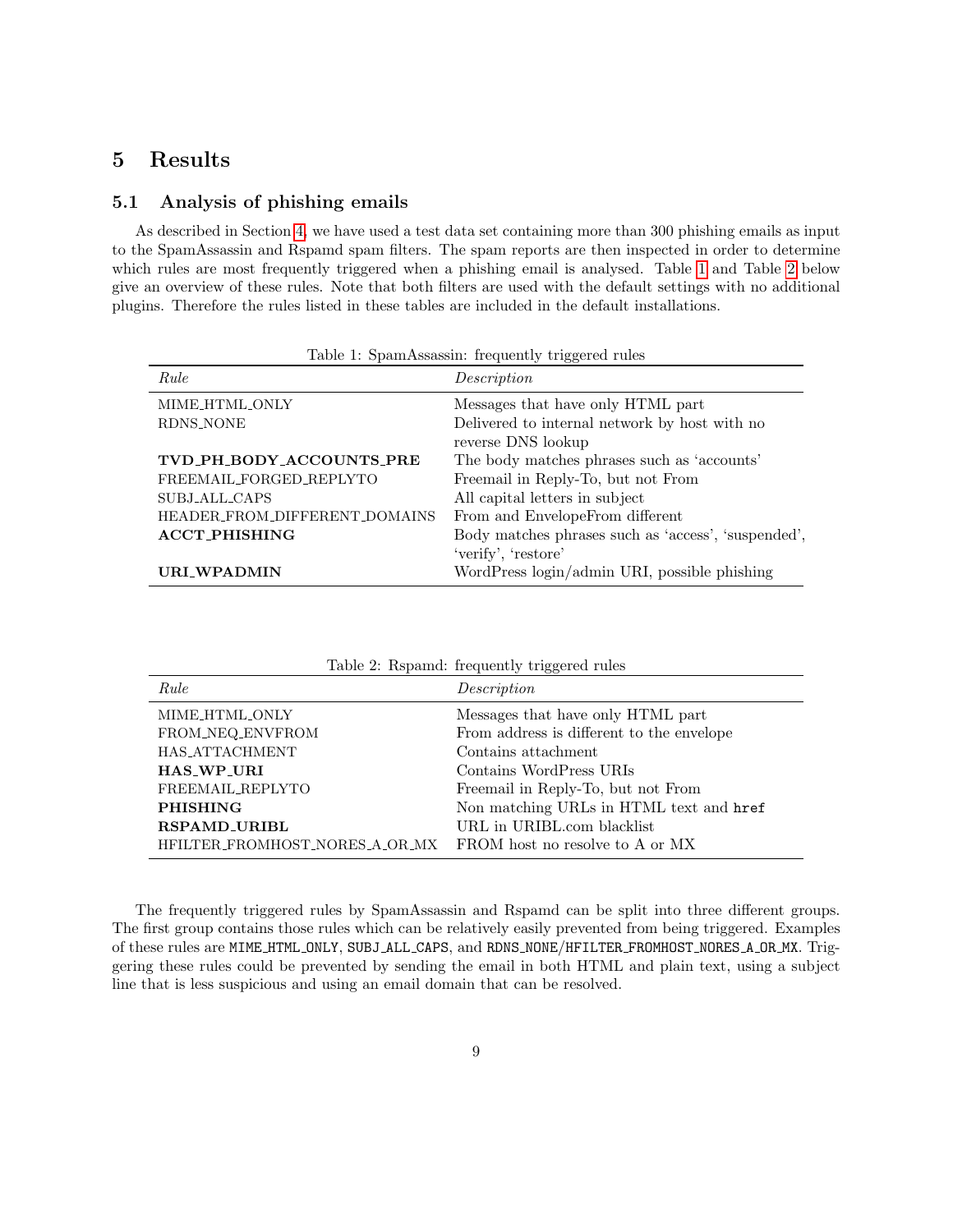The second group consists of those rules that indicate some issue with the headers of the email; for example, a discrepancy between the address in the message FROM field and the FROM field in the SMTP envelope or the use of free email service providers. As the FROM field in the SMTP envelope can not be spoofed, mitigating the trigger of this rule is as good as impossible.

The final group of rules are related to the actual contents of an email. These rules are highlighted in the tables as these are the rules we focus on in our bypass attempts. Firstly, the filters appear to analyse the contents of emails on the presence of suspicious phrases, as indicated by the TVD PH BODY ACCOUNTS PRE and ACCT PHISHING rules. Secondly, URL analysis is performed to match URLs against certain URL blacklists. Moreover, WordPress URLs are marked as suspicious as well. Finally, the PHISHING rule indicates that non-matching URLs in the HTML text and href link are flagged as being suspicious. However, this rule can be easily prevented from being triggered by not putting URLs in plain text, but using phrases instead (e.g. "Click Here"). Therefore, we will disregard this rule in the evasion attempts.

### <span id="page-9-0"></span>5.2 Obfuscation of email contents

In order to assess the effectiveness of some of the obfuscation techniques described in Section [3,](#page-5-1) we use a sample phishing email that is classified as spam. As is apparent from Table [2,](#page-8-2) Rspamd does not appear to scan the contents of an email in order to detect phishing-related phrases. The phishing-related rules triggered are specific to URLs only. As SpamAssassin appears to detect both suspicious URLs and phrases, we strictly focus on this spam filter for this preliminary analysis. Listing [1](#page-9-1) below shows a truncated output of the spam report for the phishing email, where capitalone.txt contains the HTML contents of the mail (see Appendix [A](#page-20-0) for a brief description of this email).

```
$ spamc -R < tests / capitalone . txt
Content analysis details: (5.4 points, 5.0 required)
 pts rule name
---- ----------------------
 1.6 SPOOF_COM2COM
 0.0 HTML_MESSAGE
 1.0 HTML_IMAGE_ONLY_16
 1.5 TVD_PH_BODY_ACCOUNTS_PRE
 0.0 T_DKIM_INVALID
 0.1 MISSING_MID
 1.0 ACCT_PHISHING
 0.0 T_REMOTE_IMAGE
```
Listing 1: Spam report of original sample phishing email

It can be seen from this output that SpamAssassin has detected the presence of various suspicious phrases (as indicated by the TVD PH BODY ACCOUNTS PRE and ACCT PHISHING rules), and a malformed URL (SPOOF COM2COM, URI containing '.com' in the middle and end). In order to obfuscate certain phrases in the email contents that can be considered suspicious, we have first attempted to insert fake HTML tags in the middle of any phishing-related word. This is done by using an opening tag immediately followed by a closing one, e.g. account becomes acc $\langle i \rangle \langle i \rangle$  ount. It appears that SpamAssassin is resilient to this kind of attack as applying this technique triggers the HTML OBFUSCATE 05 10 rule and the phishing-related phrases are still recognised, as shown in Listing [2](#page-10-0) below: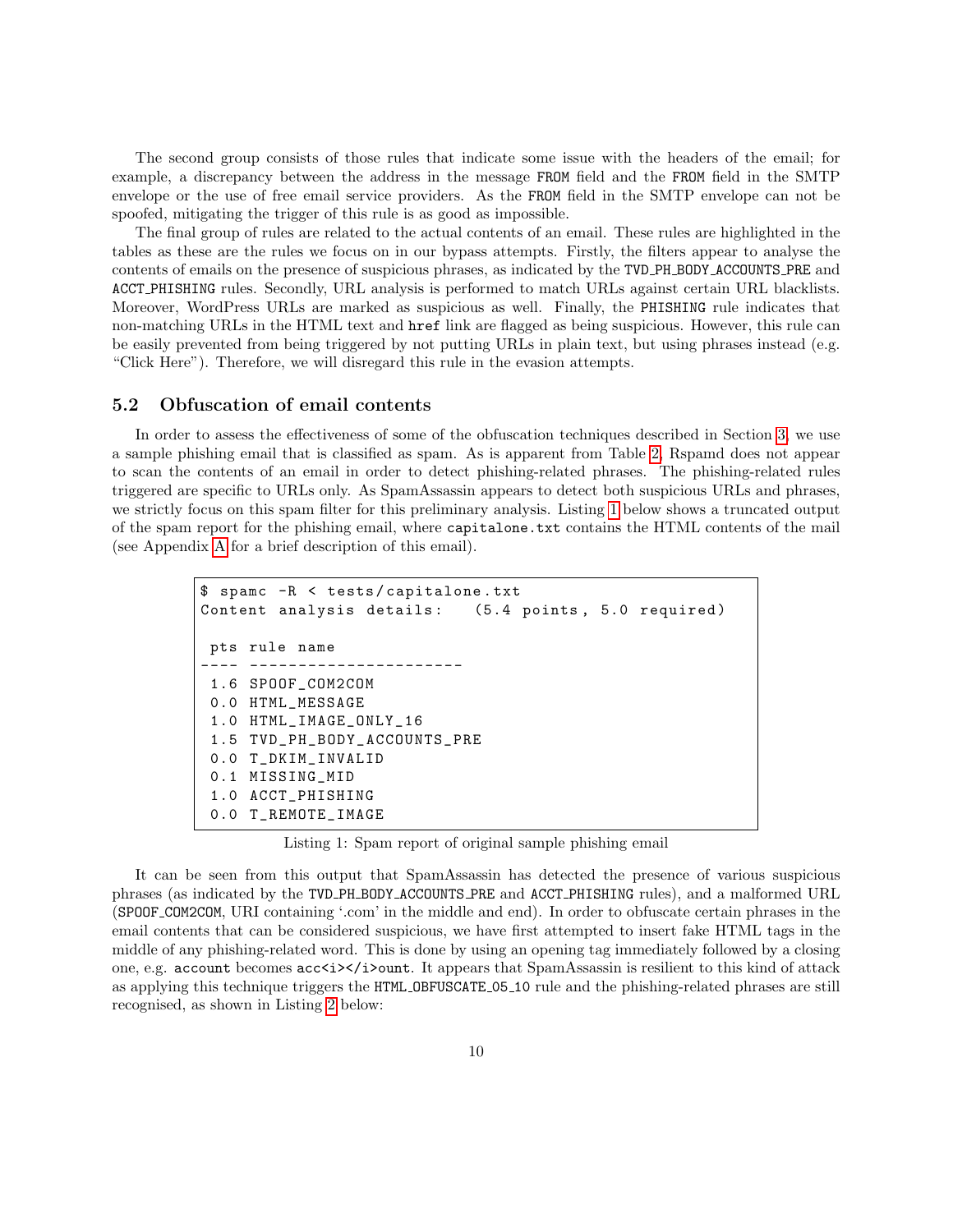```
$ spamc -R < tests / capitalone_obf_tag . txt
Content analysis details: (5.4 points, 5.0 required)
pts rule name
---- ----------------------
1.6 SPOOF_COM2COM
0.0 HTML_OBFUSCATE_05_10
0.0 HTML_MESSAGE
1.0 HTML_IMAGE_ONLY_16
1.5 TVD_PH_BODY_ACCOUNTS_PRE
0.0 T_DKIM_INVALID
0.1 MISSING_MID
1.0 ACCT_PHISHING
0.0 T_REMOTE_IMAGE
```
Listing 2: Spam report of sample phishing email with fake HTML tag insertion applied

The second experiment involves the obfuscation of the aforementioned phrases using the Unicode obfuscation technique described in Section [3.](#page-5-1) For each phishing-related word we replace all vowels that have an identical Unicode character. After applying the obfuscation, it appears that the filter is not able to recognise the phrases as being phishing-related and the corresponding rules are not triggered:

```
$ spamc -R < tests / capitalone_obf_unicode . txt
Content analysis details: (2.8 points, 5.0 required)
pts rule name
---- ----------------------
1.6 SPOOF_COM2COM
0.0 HTML_MESSAGE
1.0 HTML_IMAGE_ONLY_16
0.0 T_DKIM_INVALID
0.1 MISSING_MID
0.0 T_REMOTE_IMAGE
```
Listing 3: Spam report of sample phishing email with Unicode obfuscation applied

To hide the presence of possible malicious URLs as well, we replace each href attribute in the email with a shortened URL using the Bitly<sup>[\[7\]](#page-18-13)</sup> URL shortener. After replacing these URLs we observe that any URL-related rule is no longer triggered:

```
$ spamc -R < tests / capitalone_obf_unicode_url . txt
Content analysis details: (1.1 points, 5.0 required)
pts rule name
    ---- ----------------------
0.0 HTML_MESSAGE
```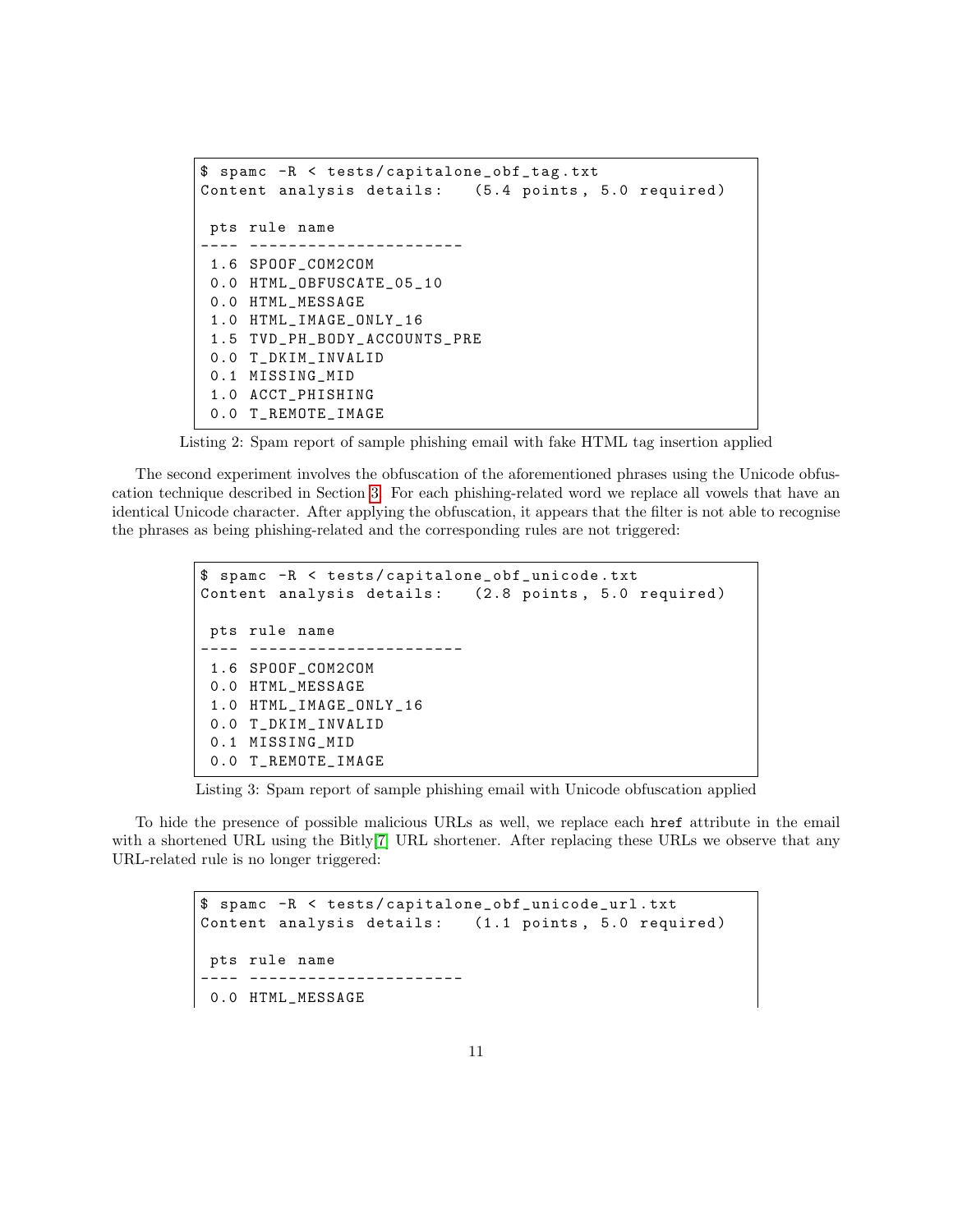```
1.0 HTML_IMAGE_ONLY_16
0.0 T_DKIM_INVALID
0.1 MISSING_MID
0.0 T_REMOTE_IMAGE
```
Listing 4: Spam report of sample phishing email with Unicode obfuscation and URL shortening applied

As the Unicode obfuscation and URL shortening techniques appear to be sufficient in order to fool the phishing filter, we have written a simple script that applies these obfuscation methods to any phishing email. The script takes a file containing the HTML email as input. A second file containing common phishing words is loaded as well. Appendix [B](#page-21-0) gives an overview of this list of phishing-related words. The list is compiled using a combination of sources (see [\[16\]](#page-19-13)[\[4\]](#page-18-5)) and custom additions. For some of these words a 'root form' is used as different forms of the word may be present in a phishing email (e.g. restrict, restricted, or restriction). After loading these two files, we iterate over each element in the HTML in order to find all phishing-related words and href elements. Each phishing-related word that is encountered is replaced with a Unicode obfuscated version and the link for all href elements is shortened. The new email containing the obfuscated contents is finally written to a new file. For a detailed overview of the obfuscation script, we refer to Appendix [C.](#page-23-0)

### <span id="page-11-0"></span>5.3 Analysis of obfuscation techniques

As mentioned in Section [4,](#page-6-0) we have analysed the effectiveness of the previously described obfuscation techniques on a total of five different hosted email providers. As four of these mail providers use closed-source enterprise software, it is challenging to assess what classification methods are applied by the spam filters and what rules are triggered. Therefore, for these email applications the only method that can be used for analysis is by determining whether an email is marked as spam or not. To still be able to make reasonable assumptions about the effectiveness of each of the obfuscation techniques, we have split the experiments for the enterprise mail solutions in three parts. Each test set strictly contains emails that are marked as spam by the email provider that is being analysed. In the first experiment we replace all URLs with a short URL and determine whether this obfuscated email is still classified as spam. The second experiment applies Unicode obfuscation as described in Section [5.2,](#page-9-0) and performs the same check. Finally, we apply the combination of the two techniques and observe whether the filter is bypassed.

For analysis of the obfuscation techniques, we have selected a subset of emails from the test data set. The criteria for selecting emails from this data set are as follows: firstly, the email should contain both URLs and possibly suspicious phrases. Secondly, the email should be classified as spam by the spam filter that is being analysed. As these criteria may not hold true for all phishing emails in the data set, we have manually selected a relatively small subset of test emails which meet the aforementioned requirements. Important to note is that the same email will not in all cases be recognised as spam by all spam filters. Therefore, the experiments for each analysed email provider may not necessarily contain the same emails. A short description of each email that is used for analysis may be found in Appendix [A.](#page-20-0)

### <span id="page-11-1"></span>5.3.1 ProtonMail

As mentioned in Section [5.1,](#page-8-0) the analysis performed on the test data set of phishing emails was done using the default configuration of both SpamAssassin and Rspamd with no additional plugins. To assess whether we observe a difference in the detection of the obfuscation techniques between an out-of-the-box filter configuration and a more tweaked and hardened SpamAssassin implementation, we perform the initial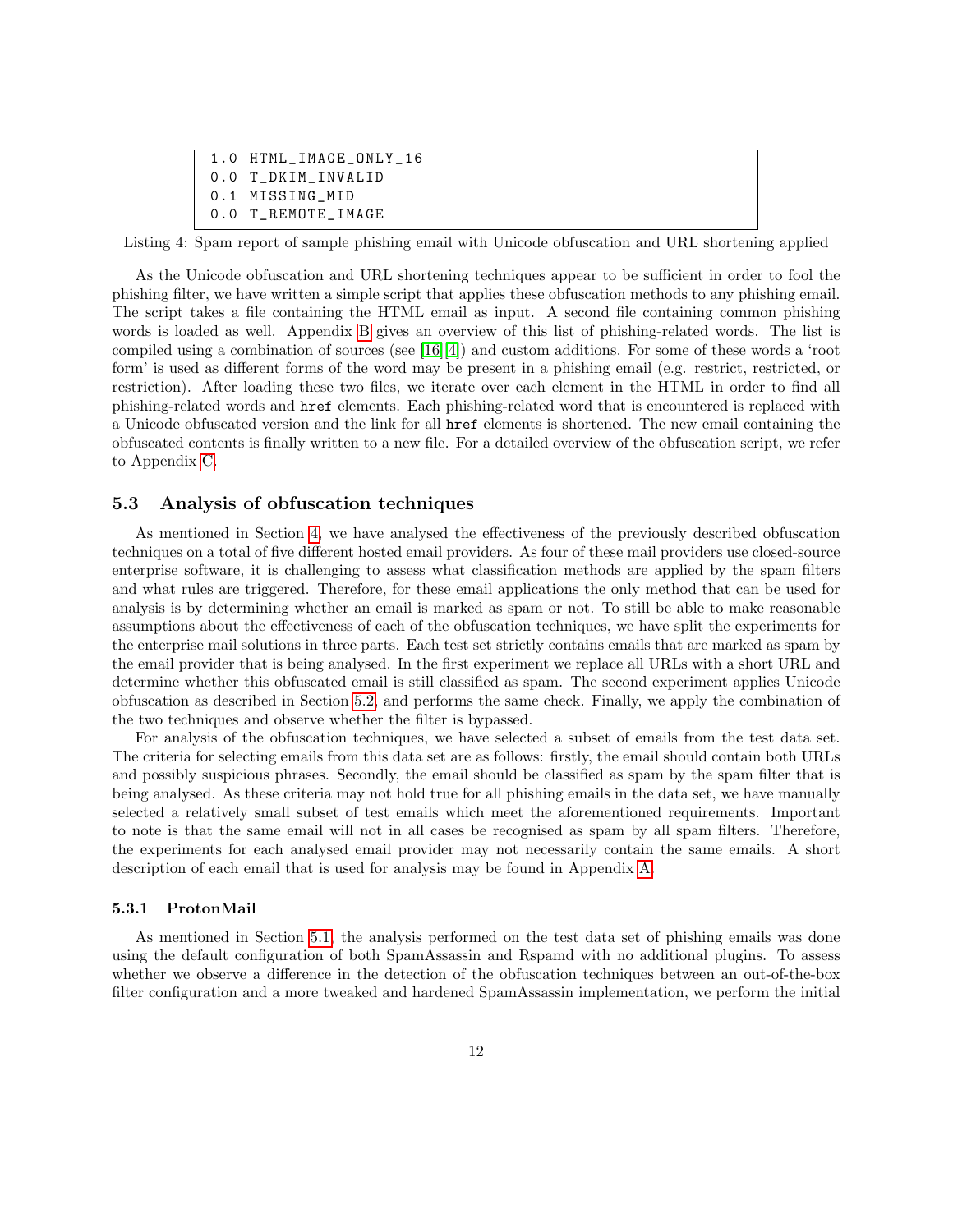analysis on the ProtonMail email service. ProtonMail[\[24\]](#page-19-10) is an open source, privacy-focused email service provider. To filter unwanted spam emails ProtonMail makes use of the SpamAssassin spam filter. One advantage of this open source approach is that we can easily analyse which spam rules were triggered and why a certain email was labeled as spam. Table [3](#page-12-1) below shows the outcome of the spam analysis on a set of sample phishing emails:

<span id="page-12-1"></span>

| Table 3: ProtonMail: effectiveness of obfuscation techniques |                                                                                       |                                                                                              |  |  |
|--------------------------------------------------------------|---------------------------------------------------------------------------------------|----------------------------------------------------------------------------------------------|--|--|
| Sample phishing<br>email                                     | Phishing related<br><i>rules triggered</i><br>using original<br><i>phishing email</i> | Phishing related<br>rules triggered<br><i>after obfuscation</i><br><i>techniques</i> applied |  |  |
| bitstamp                                                     | URI WPADMIN<br>(Spam score: 3.0)                                                      | URI WPADMIN<br>(Spam score: $0.2$ )                                                          |  |  |
| capitalone                                                   | SPOOF_COM2COM<br>TVD PH BODY ACCOUNTS PRE<br>(Spam score: 3.5)                        | SPOOF_COM2COM<br>TVD PH BODY ACCOUNTS PRE<br>(Spam score: $1.5$ )                            |  |  |
| dhl                                                          | URIBL_PH_SURBL_PQS<br>RAZOR2_CHECK<br>(Spam score: 9.8)                               | URIBL_PH_SURBL_PQS<br>RAZOR <sub>2</sub> CHECK<br>$(Spam score: -0.1)$                       |  |  |
| fedex                                                        | URI_WPADMIN<br>TVD_PH_BODY_ACCOUNTS_PRE<br>(Spam score: $4.6$ )                       | URI WPADMIN<br>TVD_PH_BODY_ACCOUNTS_PRE<br>(Spam score: $1.8$ )                              |  |  |

Important to note is that we have strictly included the rules that are specifically related to phishing. It is apparent from this table that the application of both the obfuscation techniques is undetected by the ProtonMail implementation of SpamAssassin. Any URL-related or content-specific rule is avoided from being triggered as URLs are replaced with a short URL and any phishing-related word is obfuscated using Unicode transliteration. This avoidance ultimately leads to a lower spam score. Particularly interesting is the third experiment, where the spam score is reduced by almost 10 points.

### <span id="page-12-0"></span>5.3.2 Office 365

Office 365 is a collection of services offered by Microsoft as part of their Microsoft Office product line[\[20\]](#page-19-11). These services include a hosted email infrastructure. Table [4](#page-13-1) below shows the outcome of the spam analysis on a set of five sample phishing emails for an Office 365 mailbox. The tick and cross mark indicate whether the applied obfuscation technique was successful or unsuccessful in bypassing the spam filter respectively: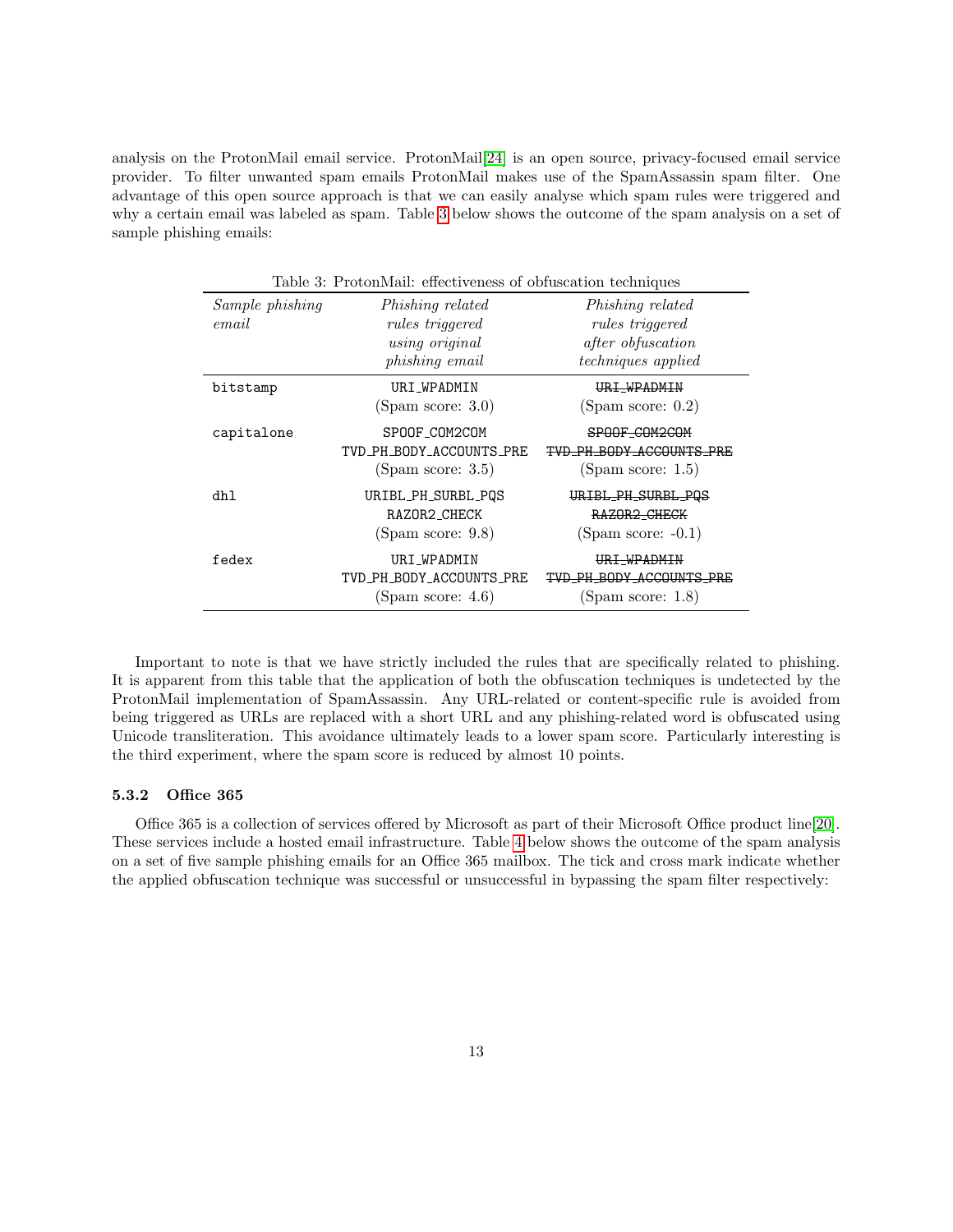| INDIA IN O MICA GOOT VILAGETUILEE VA UNIMERIMINI EURIMINI AND |   |                               |                     |  |
|---------------------------------------------------------------|---|-------------------------------|---------------------|--|
| Sample phishing<br>email                                      |   | Short URL Unicode obfuscation | Short URL           |  |
|                                                               |   |                               | Unicode obfuscation |  |
| bitstamp                                                      |   |                               |                     |  |
| capitalone                                                    |   |                               |                     |  |
| dhl                                                           |   |                               |                     |  |
| fedex                                                         | Х |                               |                     |  |
| dropbox                                                       |   |                               |                     |  |

<span id="page-13-1"></span>Table 4: Office 365: effectiveness of obfuscation techniques

As can be seen from the table, in four out of the five experiments classification as spam is prevented by applying obfuscation techniques. The results of the analysis show that in some cases applying either of the two techniques may be sufficient to bypass detection (see phishing email bitstamp and phishing email dhl). In other cases the combination of the techniques is needed to successfully circumvent the phishing filter (see phishing email capitalone and phishing email fedex). A possible explanation for this might be that a certain predefined threshold score is still exceeded when only one of the methods is applied.

In order to assess whether we observe different results when a more tweaked and modified version of Office 365 is used, we have performed the same analysis on the Office 365 infrastructure at a large volunteer company. As not all emails that are used in the previous experiment are marked as spam by the spam filter of this email environment, the test set is not identical. Table [5](#page-13-2) below shows the outcome of this analysis:

| rapid of Office 600 large company. Cheese encourage of obtainant economics |  |                               |                     |  |  |
|----------------------------------------------------------------------------|--|-------------------------------|---------------------|--|--|
| Sample phishing<br>email                                                   |  | Short URL Unicode obfuscation | Short URL           |  |  |
|                                                                            |  |                               | Unicode obfuscation |  |  |
| dhl                                                                        |  |                               |                     |  |  |
| fedex                                                                      |  | х                             |                     |  |  |
| docusign                                                                   |  | х                             |                     |  |  |
| netflix                                                                    |  |                               |                     |  |  |
| security_alert                                                             |  |                               |                     |  |  |

<span id="page-13-2"></span>Table 5: Office 365 large company: effectiveness of obfuscation techniques

<span id="page-13-0"></span>The results resemble the analysis performed on the independent Office 365 mailbox to some extent. In contrast to this previous analysis, in none of the experiments strictly applying Unicode obfuscation appears to be sufficient to bypass detection. However, the outcome of the experiment using phishing emails fedex and netflix shows that Unicode obfuscation is not detected by the spam filter: applying this technique along with URL shortening makes the email look legitimate to the filter, while strictly applying the latter is not sufficient.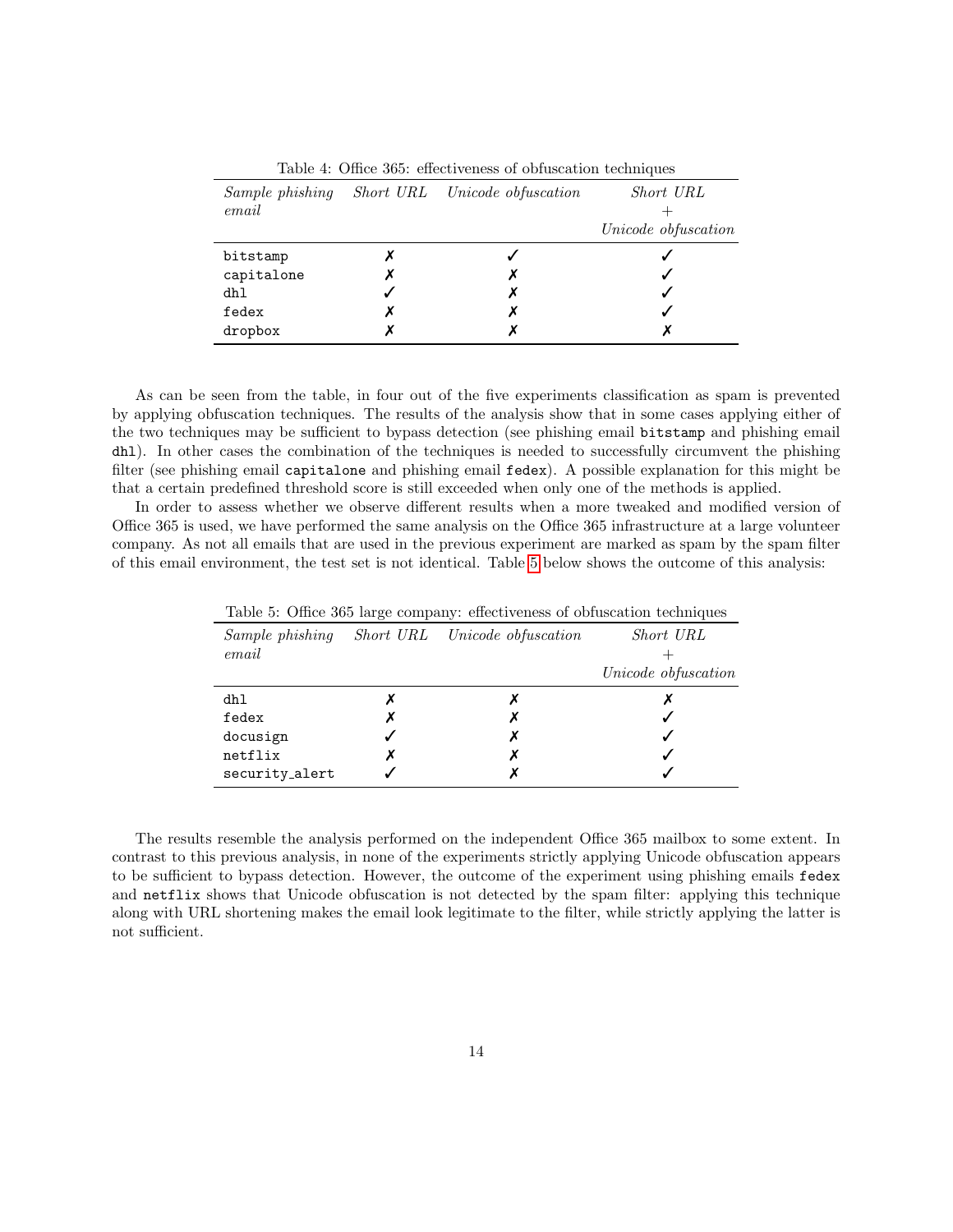### 5.3.3 G Suite Gmail

G Suite[\[13\]](#page-18-11) offers a collection of collaboration and productivity tools with businesses as main target group. A mail infrastructure is provided that uses the Gmail mail service. Table [6](#page-14-2) below shows the outcome of the spam analysis on a set of five sample phishing emails for a G suite Gmail inbox:

| Sample phishing<br>email |   | Short URL Unicode obfuscation | Short URL<br>Unicode obfuscation |
|--------------------------|---|-------------------------------|----------------------------------|
| bitstamp                 |   |                               |                                  |
| acc_terminate            |   |                               |                                  |
| docusign                 |   | х                             |                                  |
| dropbox                  | х | х                             | Х                                |
| bank_of_america          |   |                               |                                  |

<span id="page-14-2"></span>Table 6: G Suite Gmail: effectiveness of obfuscation techniques

It is apparent from the table that Gmail is not resilient against the applied obfuscation techniques either. Interestingly, in most of the cases strictly replacing URLs with a short version appears to be adequate to bypass detection. This is a rather remarkable result as G suite Gmail has an option to identify links behind short URLs[\[12\]](#page-18-14), which is enabled by default. The outcome of the experiment using phishing email bitstamp confirms that Gmail does not offer protection against Unicode obfuscation attacks either.

### <span id="page-14-0"></span>5.3.4 Amazon WorkMail

Amazon Workmail[\[3\]](#page-18-12) is the managed business email service offered by Amazon. Table [7](#page-14-3) below shows the outcome of the spam analysis on a set of five sample phishing emails using this mail service:

| Sample phishing<br>email |   | Short URL Unicode obfuscation | Short URL<br>Unicode obfuscation |
|--------------------------|---|-------------------------------|----------------------------------|
| bitstamp                 |   |                               |                                  |
| capitalone               |   |                               |                                  |
| dhl                      | х | х                             |                                  |
| fedex                    |   |                               |                                  |
| dropbox                  |   |                               |                                  |
|                          |   |                               |                                  |

<span id="page-14-3"></span>Table 7: Amazon WorkMail: effectiveness of obfuscation techniques

<span id="page-14-1"></span>From the table above we can see that detection of phishing emails can be avoided by applying obfuscation techniques in four out of the five experiments. Experiments using phishing emails dhl and fedex indicate that there is some scoring mechanism used: the combined application of the obfuscation techniques allows to bypass the spam filter, while applying these obfuscation methods separately is unsuccessful.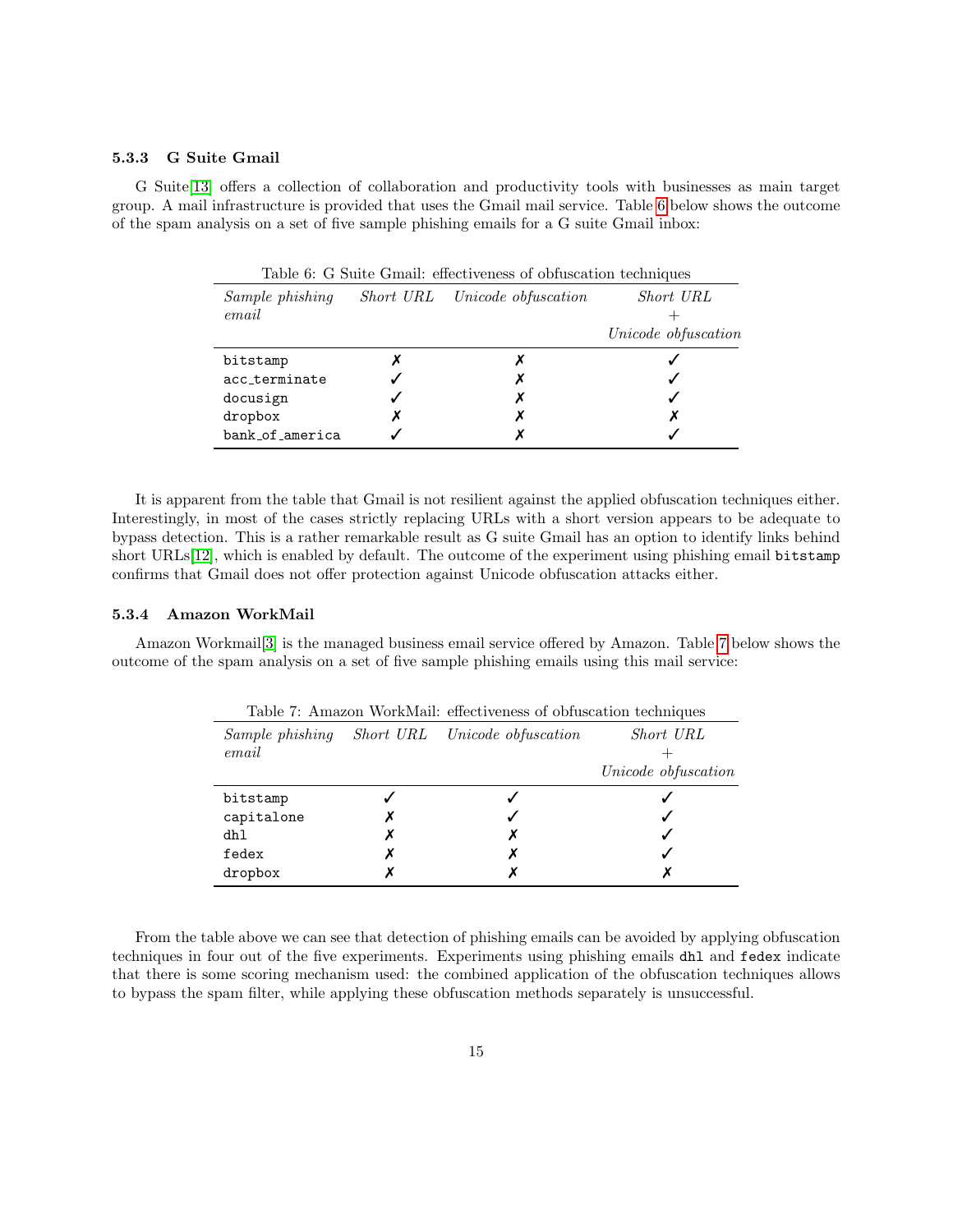### 5.3.5 Rackspace Email

Rackspace[\[26\]](#page-19-14) is a managed cloud computing company that also offers email hosting for small businesses. Table [8](#page-15-1) below shows the outcome of the spam analysis on a set of sample phishing emails for a Rackspace mailbox:

<span id="page-15-1"></span>

|           |   | Table 8: Rackspace Email: effectiveness of obfuscation techniques |                     |
|-----------|---|-------------------------------------------------------------------|---------------------|
|           |   | Sample phishing Short URL Unicode obfuscation                     | Short URL           |
| email     |   |                                                                   |                     |
|           |   |                                                                   | Unicode obfuscation |
| acc term  |   |                                                                   |                     |
| blacklist | Х | х                                                                 | х                   |
| alibaba   |   | х                                                                 |                     |

<span id="page-15-0"></span>What stands out in this table is that only three test phishing emails have been used for analysis. The reason behind this limitation is the fact that Rackspace's filtering mechanisms seem to be lacking in comparison with the other tested mail services. As we were not able to find more emails that Rackspace classified as spam, the analysis of this mail service was problematic. However, based on the results of this preliminary analysis it appears that Rackspace does not protect against attacks that make use of URL obfuscation using short URLs. Because of the small size of the test data set no definitive statement can be made about the effectiveness of the Unicode obfuscation technique.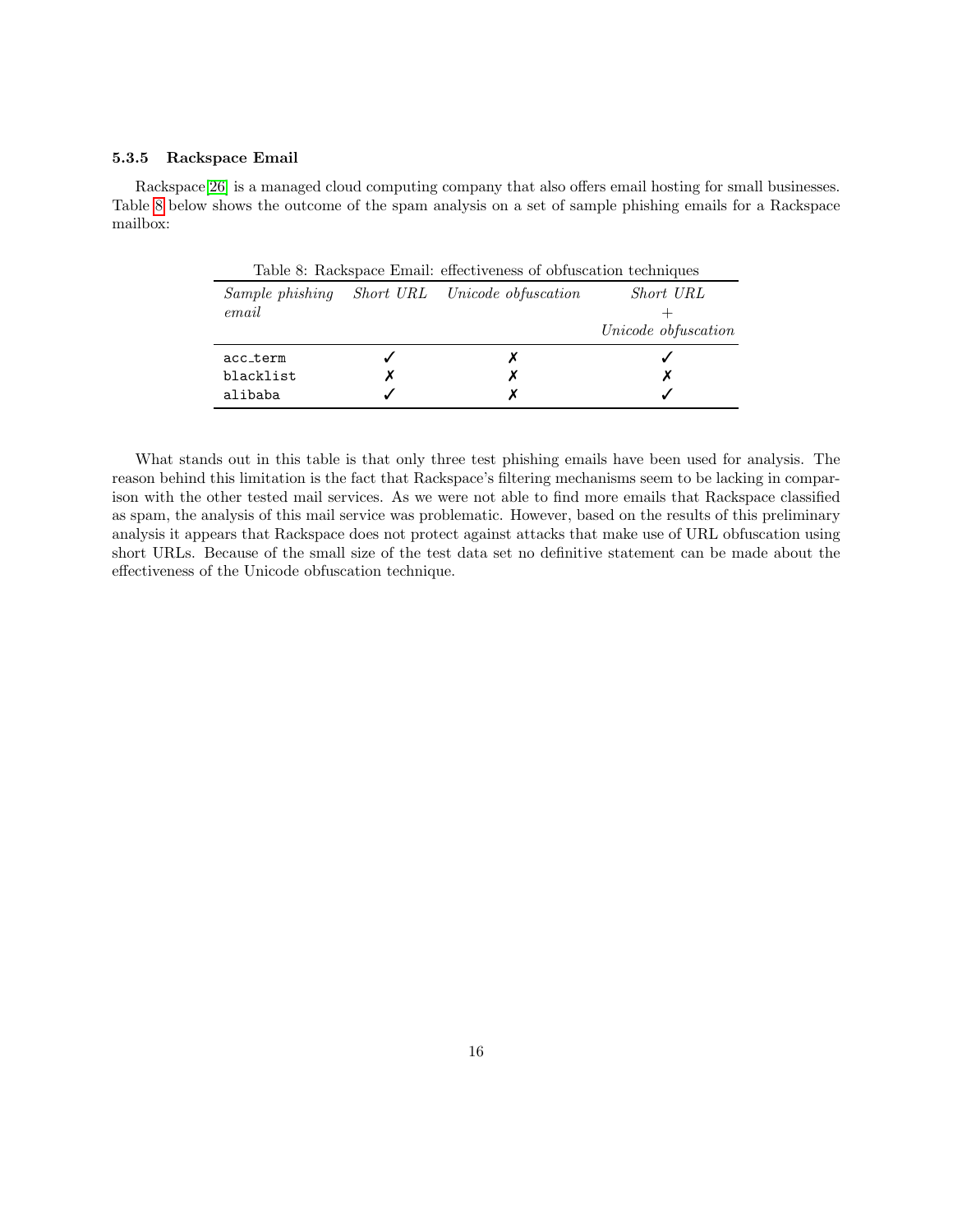### 6 Discussion

The present study was designed to analyse the effectiveness of spam filters in protecting end users against phishing attacks over email and determine whether content obfuscation methods exist that may allow bypassing detection. In order to answer this question, we have first identified a number of phishing email characteristics and the methods that spam filters typically employ in order to classify phishing emails. To get a deeper insight into the specific aspects of a phishing email that makes these messages detectable, a data set containing a large number of phishing emails is analysed using two open source spam filters in order to find the frequently triggered spam rules. The outcome of this analysis is used in an attempt to bypass the trigger of any content-specific rule.

The results of this analysis indicate that spam filters are likely to evaluate the contents of an incoming email for suspicious phrases and URLs. In order to obscure the occurrence of possibly suspicious words, two different obfuscation methods have been attempted on the SpamAssassin spam filter. The use of fake HTML tag insertion in these words appears to be unsuccessful as the words are still detected and an additional rule indicating the presence of HTML obfuscation is triggered. The second experiment assesses the effect of the application of Unicode obfuscation on the suspicious words. This evasion technique appears to be able to successfully prevent detection. To conceal the presence of malicious URLs, a final experiment is performed that replaces any HTML link with a short URL. The method proves to be sufficient to prevent the trigger of any URL-related spam rule.

To determine the effectiveness of the two successful evasion techniques on a number of popular email service providers, we have written a script that applies the two evasion techniques to any HTML email. A sample set of phishing emails that are classified as spam are obfuscated using this script and the effect of this obfuscation is analysed. The results of this analysis show that none of the analysed mail service providers offer protection against the two evasion techniques. In some cases strictly applying one of the two techniques may be sufficient to bypass detection. In other cases the combination of the techniques is needed in order to avoid detection. The application of the two techniques does not in all cases guarantee that the spam filter will classify a phishing email as legitimate. This may be due to the presence of other elements in the email that yield a high enough score to still mark the message as spam.

The fact that the described evasion techniques go unnoticed by the spam filters of major email service providers is rather remarkable. Especially when one considers that awareness of these obfuscation techniques is not recent and mitigation may be fairly simple. A simple list containing Unicode characters that are visually identical (e.g. the UC-Simlist, see Section [3\)](#page-5-1) may be used to create different clones of suspicious words in order to match the contents of the email against a list that contains these clones. An even simpler approach would be to flag any character that is not common in the English language as being suspicious. The detection of malicious URLs hidden using URL shortening services may be trickier as there may be legitimate reasons to include short URLs in an email. However, simply identifying links behind a short URL may be sufficient to detect obscured links. Interestingly, Google claims to do exactly this[\[12\]](#page-18-14). However, in practice we are still able to hide malicious links easily by making use of a URL shortener.

<span id="page-16-0"></span>It is important to bear in mind that this study has strictly focused on the obfuscation of email contents in order to bypass phishing detection. In reality there will be many more aspects that may be considered in the classification of incoming email. An organisation might, for example, block a certain email regardless of the contents if this mail is detected to be sent in bulk to the employees. SPF-[\[30\]](#page-19-15) or DKIM-based[\[21\]](#page-19-16) authentication errors may raise flags as well. Finally, spam filters that utilise machine learning approaches are likely to recognise the described obfuscation methods as being suspicious as more phishing emails are received that apply these techniques. As these aspects are outside the scope of this study, the findings of this study should be interpreted with caution.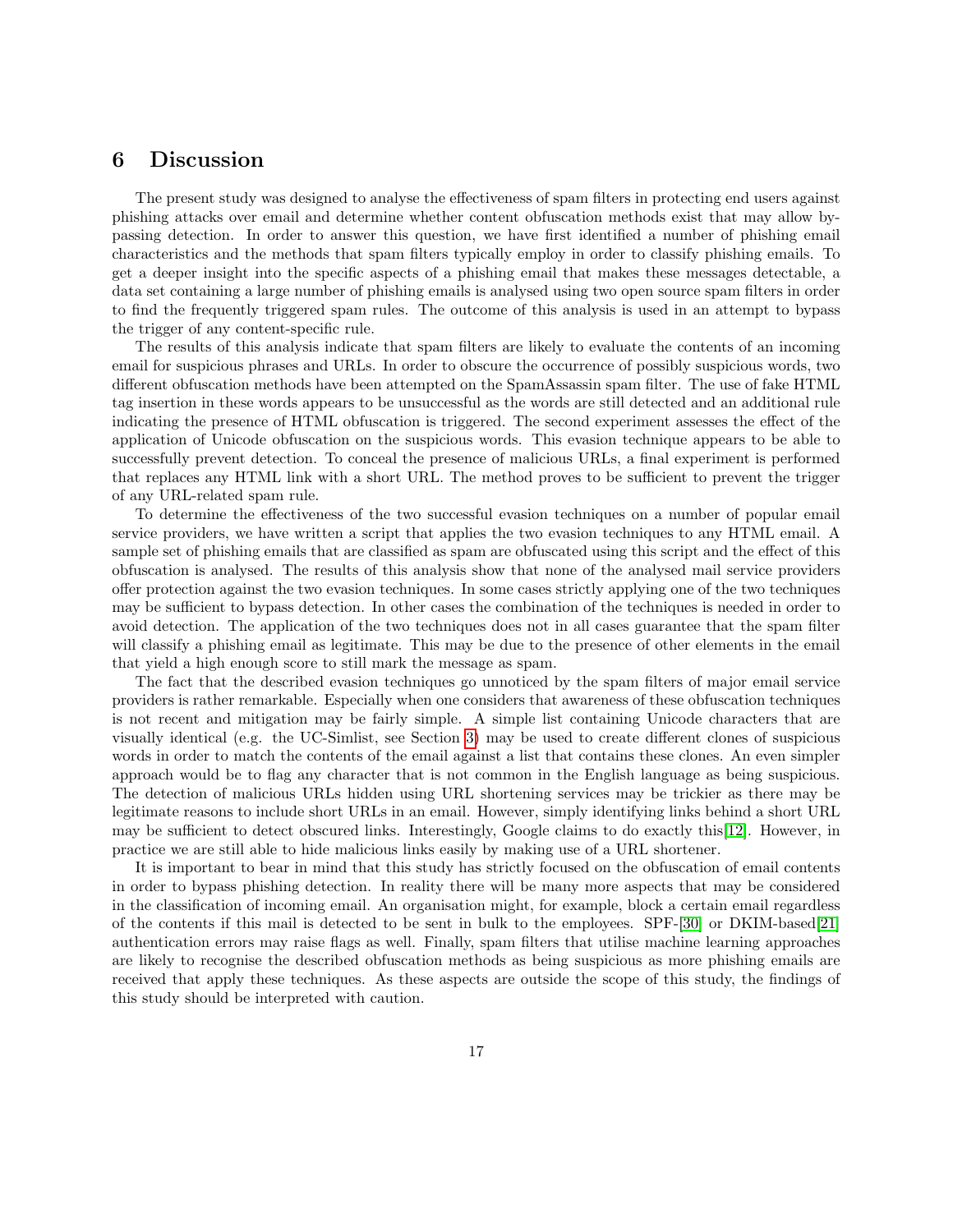### 7 Conclusion

In recent years the threat of phishing email attacks has grown significantly. Organisations and end users rely on spam filters for protection against these kind of attacks. The analysis of a set of phishing emails using open source spam filters has shown that spam filters typically employ content-analysis methods in order to find the presence of suspicious phrases and malicious URLs. The results of this research show that these two aspects of an email can be relatively easily obfuscated. In many cases the obfuscation of certain suspicious words using Unicode transliteration and the replacement of malicious URLs using short URLs is sufficient to prevent the email from being classified as phishing. As mitigation methods for these evasion techniques may be fairly simple, we conclude that spam filters have enough to improve on.

### <span id="page-17-0"></span>7.1 Future work

As this study strictly focused on content-specific aspects of phishing emails, the generalisability of these results is subject to certain limitations. As mentioned in Section [6,](#page-15-0) there are likely to be more aspects that may be considered in the classification of incoming emails. A further study that takes these aspects into account is recommended. A possible direction for future work could be the evaluation of the effectiveness of the obfuscation techniques discussed in this study when an obfuscated email is sent to an organisation in large numbers.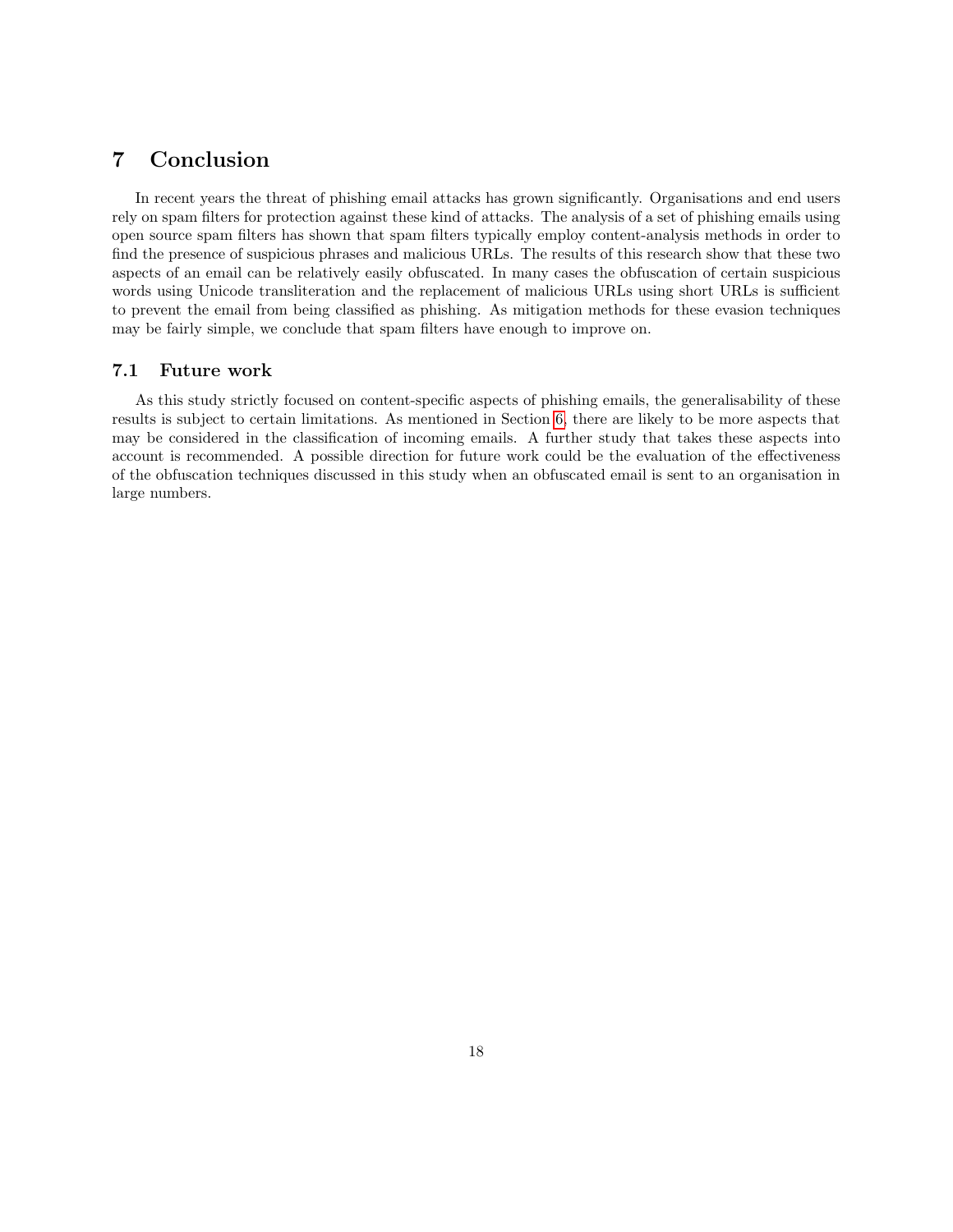### References

- <span id="page-18-0"></span>[1] Shivam Aggarwal, Vishal Kumar, and SD Sudarsan. Identification and detection of phishing emails using natural language processing techniques. In Proceedings of the 7th International Conference on Security of Information and Networks, page 217. ACM, 2014.
- <span id="page-18-4"></span>[2] Ammar Almomani, Tat-Chee Wan, Altyeb Altaher, Ahmad Manasrah, Eman ALmomani, Mohammed Anbar, Esraa ALomari, and Sureswaran Ramadass. Evolving fuzzy neural network for phishing emails detection. Journal of Computer Science, 8(7):1099, 2012.
- <span id="page-18-12"></span>[3] Amazon Web Services, Inc. Amazon WorkMail - Managed Email for Business - Amazon AWS. [https:](https://aws.amazon.com/workmail/) [//aws.amazon.com/workmail/](https://aws.amazon.com/workmail/), 2018. [Online; accessed 26-June-2018].
- <span id="page-18-5"></span>[4] Ram Basnet, Srinivas Mukkamala, and Andrew H Sung. Detection of phishing attacks: A machine learning approach. In Soft Computing Applications in Industry, pages 373–383. Springer, 2008.
- <span id="page-18-1"></span>[5] Andre Bergholz, Jeong Ho Chang, Gerhard Paass, Frank Reichartz, and Siehyun Strobel. Improved phishing detection using model-based features. In The Fifth Conference on Email and Anti-Spam  $(CEAS)$ , 2008.
- <span id="page-18-7"></span>[6] Andr´e Bergholz, Jan De Beer, Sebastian Glahn, Marie-Francine Moens, Gerhard Paaß, and Siehyun Strobel. New filtering approaches for phishing email. Journal of computer security, 18(1):7–35, 2010.
- <span id="page-18-13"></span>[7] Bitly Inc. Bitly — URL Shortener, Custom Branded URLs, API Link Management. [https://bitly.](https://bitly.com/) [com/](https://bitly.com/), 2018. [Online; accessed 25-June-2018].
- <span id="page-18-2"></span>[8] Madhusudhanan Chandrasekaran, Krishnan Narayanan, and Shambhu Upadhyaya. Phishing email detection based on structural properties. In NYS Cyber Security Conference, volume 3, 2006.
- <span id="page-18-10"></span>[9] Sidharth Chhabra, Anupama Aggarwal, Fabricio Benevenuto, and Ponnurangam Kumaraguru. Phi.sh/\$ocial: the phishing landscape through short urls. In Proceedings of the 8th Annual Collaboration, Electronic messaging, Anti-Abuse and Spam Conference, pages 92–101. ACM, 2011.
- <span id="page-18-3"></span>[10] Ian Fette, Norman Sadeh, and Anthony Tomasic. Learning to detect phishing emails. In Proceedings of the 16th international conference on World Wide Web, pages 649–656. ACM, 2007.
- <span id="page-18-9"></span>[11] Anthony Y Fu, Wan Zhang, Xiaotie Deng, and Liu Wenyin. Safeguard against unicode attacks: generation and applications of uc-simlist. In Proceedings of the 15th international conference on World Wide Web, pages 917–918. ACM, 2006.
- <span id="page-18-14"></span>[12] Google LLC. Apply extra phishing and malware protection. [https://support.google.com/a/answer/](https://support.google.com/a/answer/7577854?hl=en) [7577854?hl=en](https://support.google.com/a/answer/7577854?hl=en), 2018. [Online; accessed 28-June-2018].
- <span id="page-18-11"></span>[13] Google LLC. Google G Suite. <https://gsuite.google.com>, 2018. [Online; accessed 26-June-2018].
- <span id="page-18-8"></span>[14] Pedro H Calais Guerra, Dorgival Guedes, J Wagner Meira, Cristine Hoepers, MHPC Chaves, and Klaus Steding-Jessen. Exploring the spam arms race to characterize spam evolution. In Proceedings of the 7th Collaboration, Electronic messaging, Anti-Abuse and Spam Conference (CEAS), Redmond, WA, 2010.
- <span id="page-18-6"></span>[15] Jayshree Hajgude and Lata Ragha. Phish mail guard: Phishing mail detection technique by using textual and url analysis. In Information and Communication Technologies (WICT), 2012 World Congress on, pages 297–302. IEEE, 2012.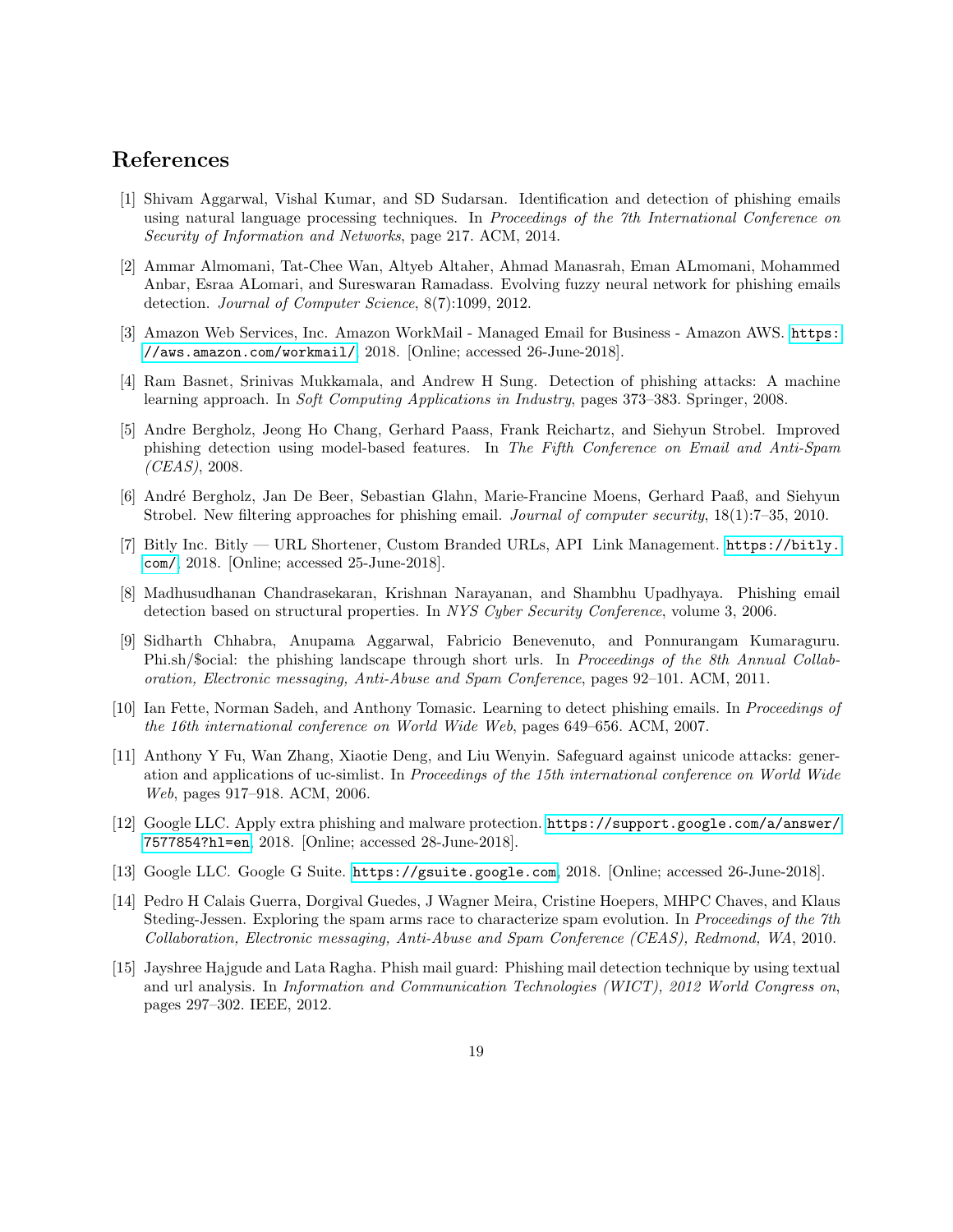- <span id="page-19-13"></span>[16] Kevin McCaney. The 20 most common words in phishing attacks. [https://gcn.com/articles/2012/](https://gcn.com/articles/2012/09/26/20-most-common-words-phishing-attacks.aspx) [09/26/20-most-common-words-phishing-attacks.aspx](https://gcn.com/articles/2012/09/26/20-most-common-words-phishing-attacks.aspx), 2018. [Online; accessed 29-June-2018].
- <span id="page-19-0"></span>[17] Mahmoud Khonji, Youssef Iraqi, and Andrew Jones. Phishing detection: a literature survey. IEEE Communications Surveys & Tutorials, 15(4):2091–2121, 2013.
- <span id="page-19-4"></span>[18] Rachael Lininger and Russell Dean Vines. Phishing: Cutting the identity theft line. John Wiley & Sons, 2005.
- <span id="page-19-3"></span>[19] Changwei Liu and Sid Stamm. Fighting unicode-obfuscated spam. In Proceedings of the anti-phishing working groups 2nd annual eCrime researchers summit, pages 45–59. ACM, 2007.
- <span id="page-19-11"></span>[20] Microsoft. Microsoft Office 365. <https://www.office.com/>, 2018. [Online; accessed 26-June-2018].
- <span id="page-19-16"></span>[21] Mutual Internet Practices Association. DomainKeys Identified Mail (DKIM) . Available at [http:](http://dkim.org/) [//dkim.org/](http://dkim.org/) (Accessed on August 7, 2018).
- <span id="page-19-9"></span>[22] Jose Nazario. The online PhishingCorpus. <https://monkey.org/~jose/phishing/>, 2018. [Online; accessed 13-June-2018].
- <span id="page-19-6"></span>[23] New York University. Recent Uptick in Phishing Messages Using URL Shorteners. [https://wp.nyu.](https://wp.nyu.edu/itsecurity/2018/02/08/recent-uptick-in-phishing-messages-using-url-shorteners/) [edu/itsecurity/2018/02/08/recent-uptick-in-phishing-messages-using-url-shorteners/](https://wp.nyu.edu/itsecurity/2018/02/08/recent-uptick-in-phishing-messages-using-url-shorteners/), 2018. [Online; accessed 16-June-2018].
- <span id="page-19-10"></span>[24] Proton Technologies AG. Secure email: ProtonMail is free encrypted email. <https://protonmail.com/>, 2018. [Online; accessed 26-June-2018].
- <span id="page-19-12"></span>[25] Rackspace US, Inc. Rackspace — Affordable Email Hosting for Your Small Business. [https://www.](https://www.rackspace.com/email-hosting/webmail) [rackspace.com/email-hosting/webmail](https://www.rackspace.com/email-hosting/webmail), 2018. [Online; accessed 26-June-2018].
- <span id="page-19-14"></span>[26] Rackspace US, Inc. Rackspace: Managed Dedicated Cloud Computing Services. [https://www.](https://www.rackspace.com/) [rackspace.com/](https://www.rackspace.com/), 2018. [Online; accessed 28-June-2018].
- <span id="page-19-1"></span>[27] Jasveer Singh. Detection of phishing e-mail. International Journal of Computer Science and Technology  $(IJCST), 2(1), 2011.$
- <span id="page-19-5"></span>[28] Lars Tabro Sørensen and Martin Møller Larsen. Wordadjust-a deobfuscation frontend to content-aware anti-spam tools. 2008.
- <span id="page-19-7"></span>[29] The Apache Software Foundation. SpamAssassin, 2018. Available at [https://github.com/apache/](https://github.com/apache/spamassassin) [spamassassin](https://github.com/apache/spamassassin) Commit: e4ae3e2f8a9919dad5446877f1c9451294f94ed8 (Accessed on June 4, 2018).
- <span id="page-19-15"></span>[30] The SPF Project. Sender Policy Framework Project Overview. Available at <http://www.openspf.org/> (Accessed on August 7, 2018).
- <span id="page-19-8"></span>[31] Vsevolod Stakhov. Rspamd, 2018. Available at <https://github.com/vstakhov/rspamd> Commit: ae53944eec8b20ce389712de5d1cc10b5e6c35bf (Accessed on June 4, 2018).
- <span id="page-19-2"></span>[32] Gregory L Wittel and Shyhtsun Felix Wu. On attacking statistical spam filters. In First Conference on Email and Anti-Spam (CEAS), 2004.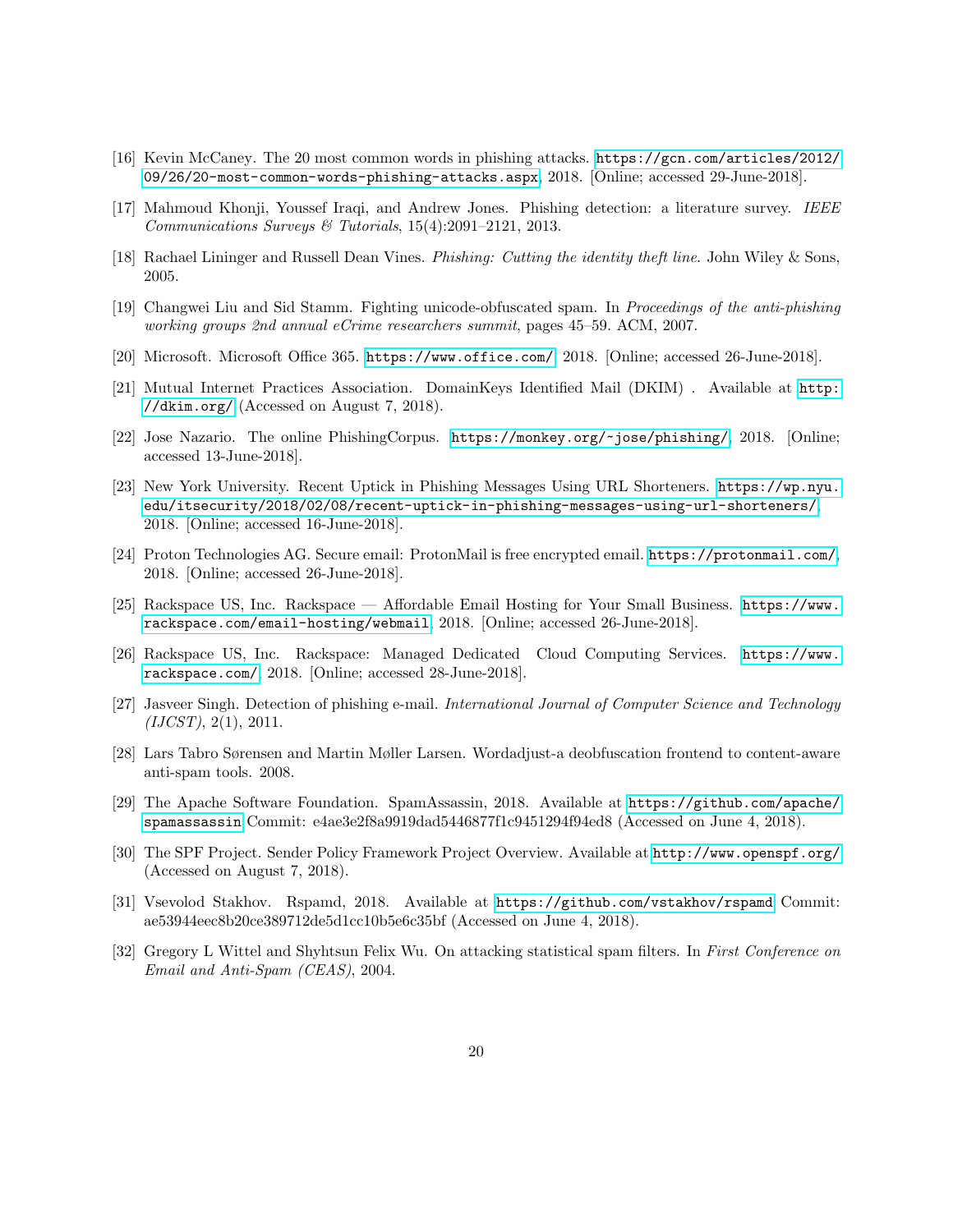### <span id="page-20-0"></span>A Description of test emails

acc terminate A typical phishing email that pretends to come from the mail service provider. The message indicates that a request to terminate the mail account was received. To avoid termination of the account, the user is urged to click on the contained link.

alibaba An email that appears to originate from Alibaba.com. The user is requested to reply on an offer that is received for a certain product by clicking on the "Reply" link.

bank of america A phishing email that pretends to come from the Bank of America. The user is informed about a payee that has been added to the user's account. To confirm the user is asked to complete the verification process by logging in by clicking on the provided link.

bitstamp The current email appears to originate from the Bitstamp cryptocurrency market place. The email urges the user to update his account information in order to prevent suspension of the account. The "Update Account" link appears to refer to a Wordpress interface.

blacklist This email informs the user that the email account has been blacklisted because of spam activities. Failure to confirm and update the account within 24 hours will lead to permanent suspension. To confirm the email account, the user is asked to click on a link.

capitalone A phishing email that pretends to come from the Capital One Bank security department. The user is noticed about the temporary suspension of the user's bank account. To unlock the account, the user is requested to log in by clicking the provided link.

dhl In this email the user is requested to complete his tracking process for a DHL delivery. The user is asked to visit a link that appears to contain a reference to a malicious URL, instead of the DHL tracking page.

docusign An email that appears to be received from DocuSign. The user is requested to click the "Activate" button in order to verify the email address and complete the account registration process.

dropbox This emails pretends to come from the Dropbox service team. The user is informed about a "payment confirmation" document that has been uploaded. The file can be viewed by clicking on the included button.

fedex An email that pretends to be sent by the FedEx customer service. The user is noticed about the suspension of all unused accounts. To avoid suspension the user is advised to update his account information. A "Sign in" link is included.

netflix A phishing email that appears to come from the Netflix support team. The user is noticed about the failed validation of the payment information. To verify the billing and payment details, the user is requested to click on the included link. Failure of completing this validation process will lead to suspension of the Netflix membership.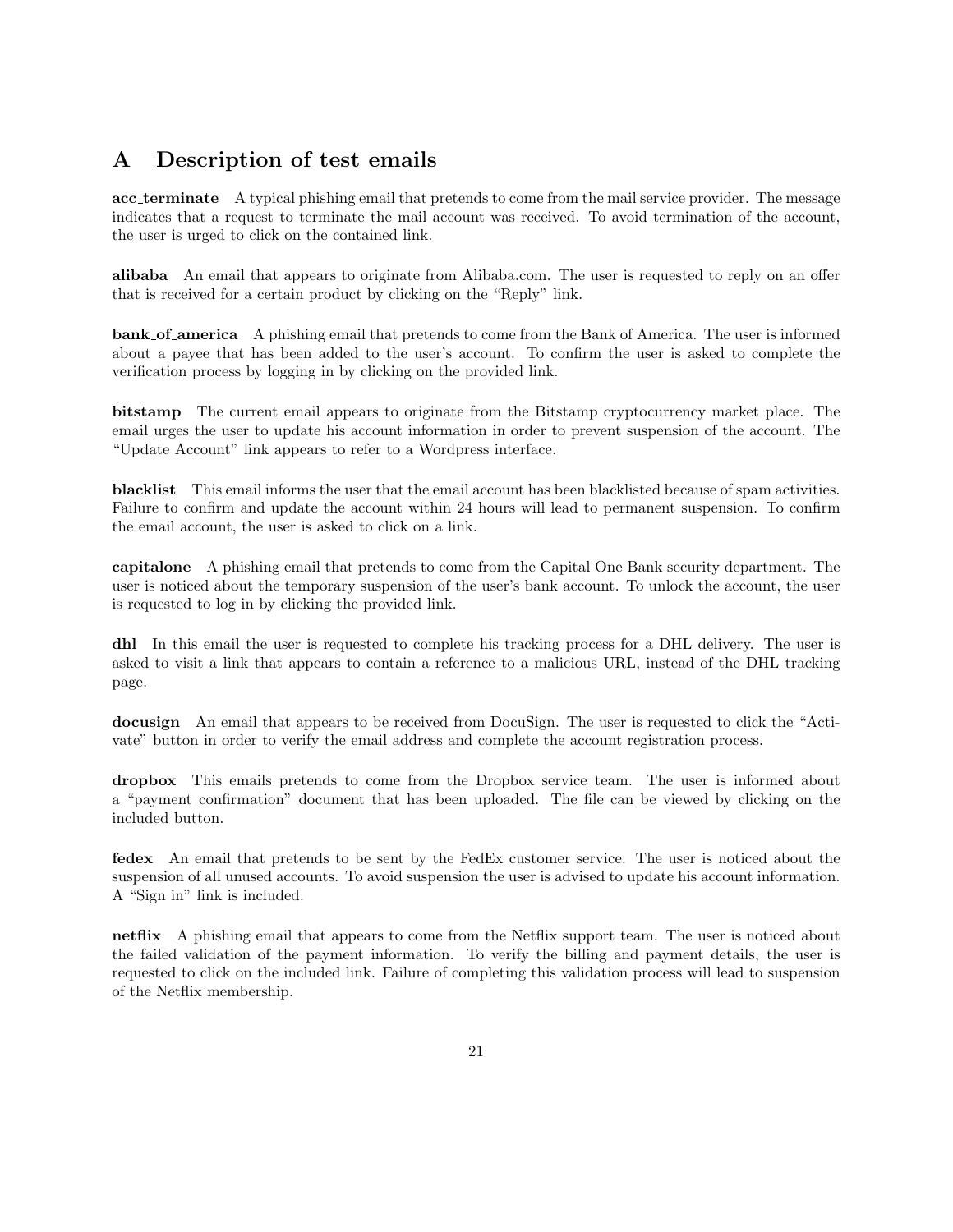<span id="page-21-0"></span>security alert This is another mail that pretends to come from the email service provider. The mail informs the user that the user's identity can no longer be verified. To avoid loss of the account, the user is requested to verify his identity by clicking the included button.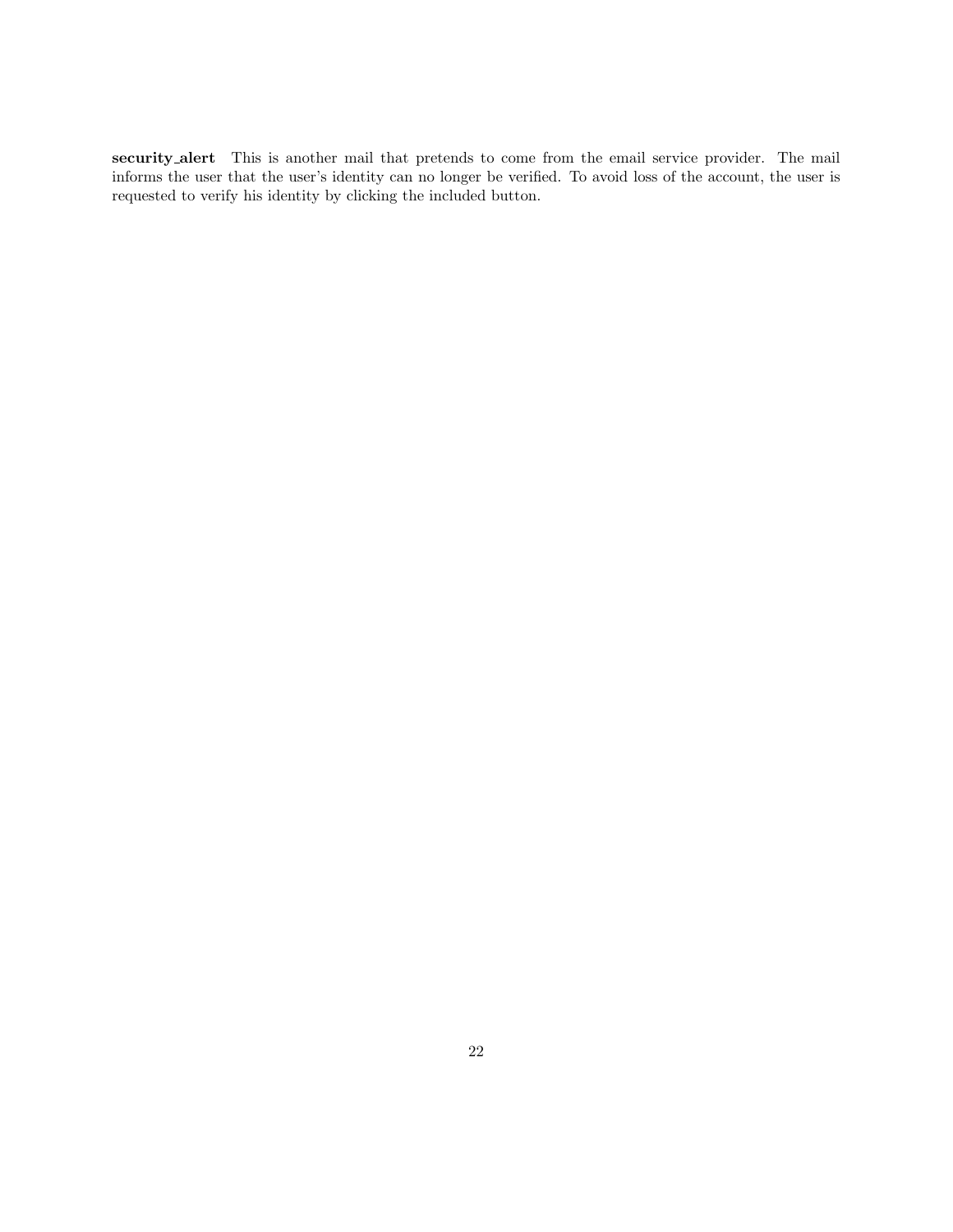# B List of common phishing words

| label       | invoice   | post           | document  | postal    |
|-------------|-----------|----------------|-----------|-----------|
| calculation | copy      | fedex          | statement | financ    |
| dhl         | usps      | notif          | irs       | ups       |
| deliver     | ticket    | updat          | user      | password  |
| account     | secur     | verif          | confirm   | customer  |
| client      | suspen    | restrict       | hold      | log       |
| safe        | request   | expir          | cancel    | immediate |
| urgent      | click     | link           | spam      | junk      |
| require     | unlock    | $_{\rm{bank}}$ | access    | terminat  |
| money       | malicious |                |           |           |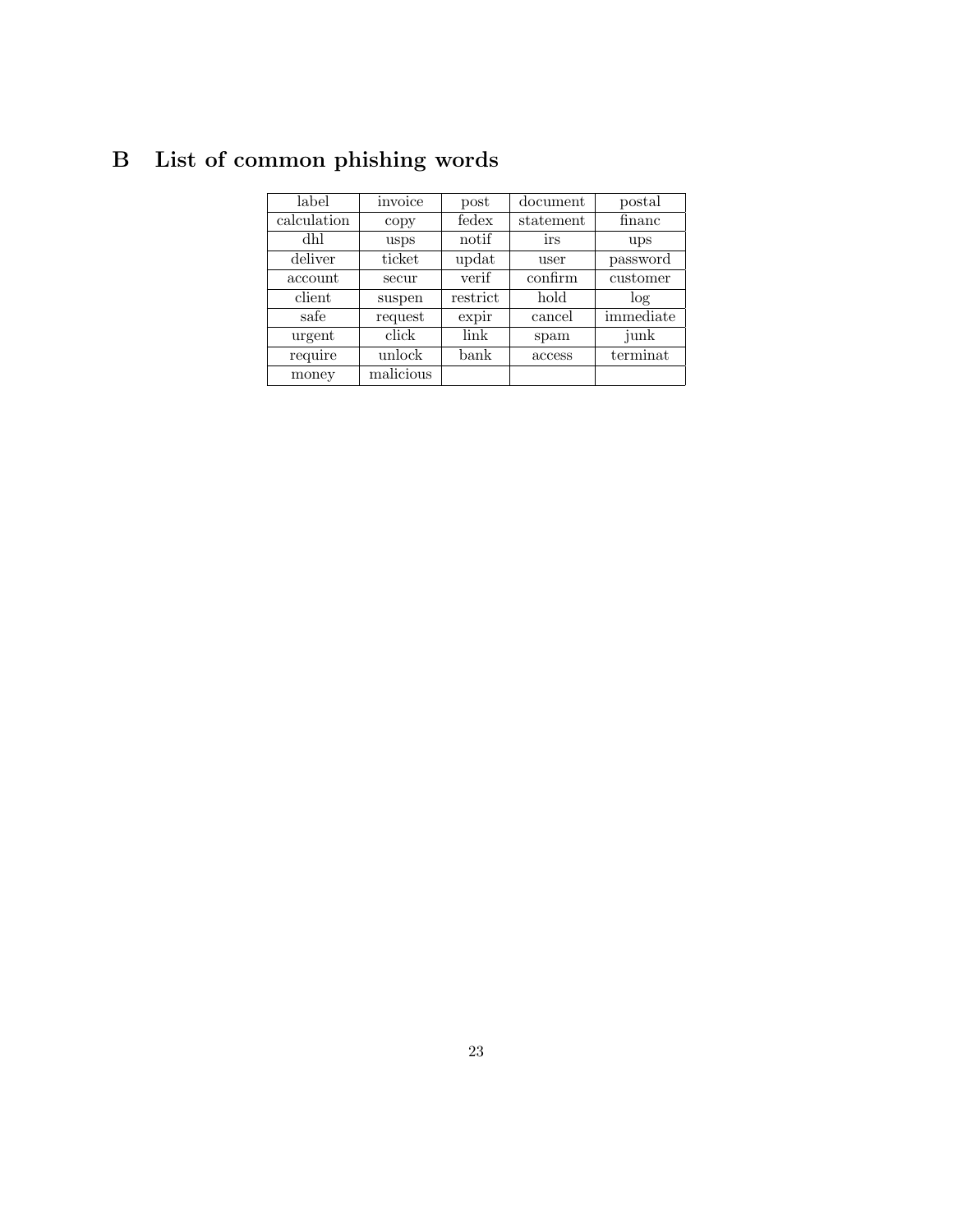### <span id="page-23-0"></span>C Obfuscation script

```
import os
import re
import bitly_api
from bs4 import BeautifulSoup as BSHTML
API_KEY = ' ************************* '
TEST_MAIL = ' test_data / netflix '
def replace_letters (word) :
         word = word.replace('a', 'k#1072;')word = word.replace('i', 'k#8560;')
         word = word.replace('e', 'k#1077;')word = word.replace('o', \ell#959;')
        word = word.replace('U', ' \&#5196;')
         word = word.replace('A', '& #1040;')word = word replace (0, 0, 0, 0, 0, 0, 0, 0)return word
def check_common (word, common) :
        for elem in common :
                 if elem in word :
                          return True
         return False
def shorten_url (url):
         try:
                 b = bitly_api . Connection ( access_token = API_KEY )
                 resp = b.shotten (url)return resp [ ' url ']
         except :
                 return url
# Open HTML email
with open (TEST_MAIL + \prime.txt\prime, \primer\prime) as f:
         data = f.read()# Open file containing common phishing words
with open ('common.txt', 'r') as f:
         common = []
         for line in f:
                 common . extend ( line . split () )
# Find all text in HTML and add to list
```